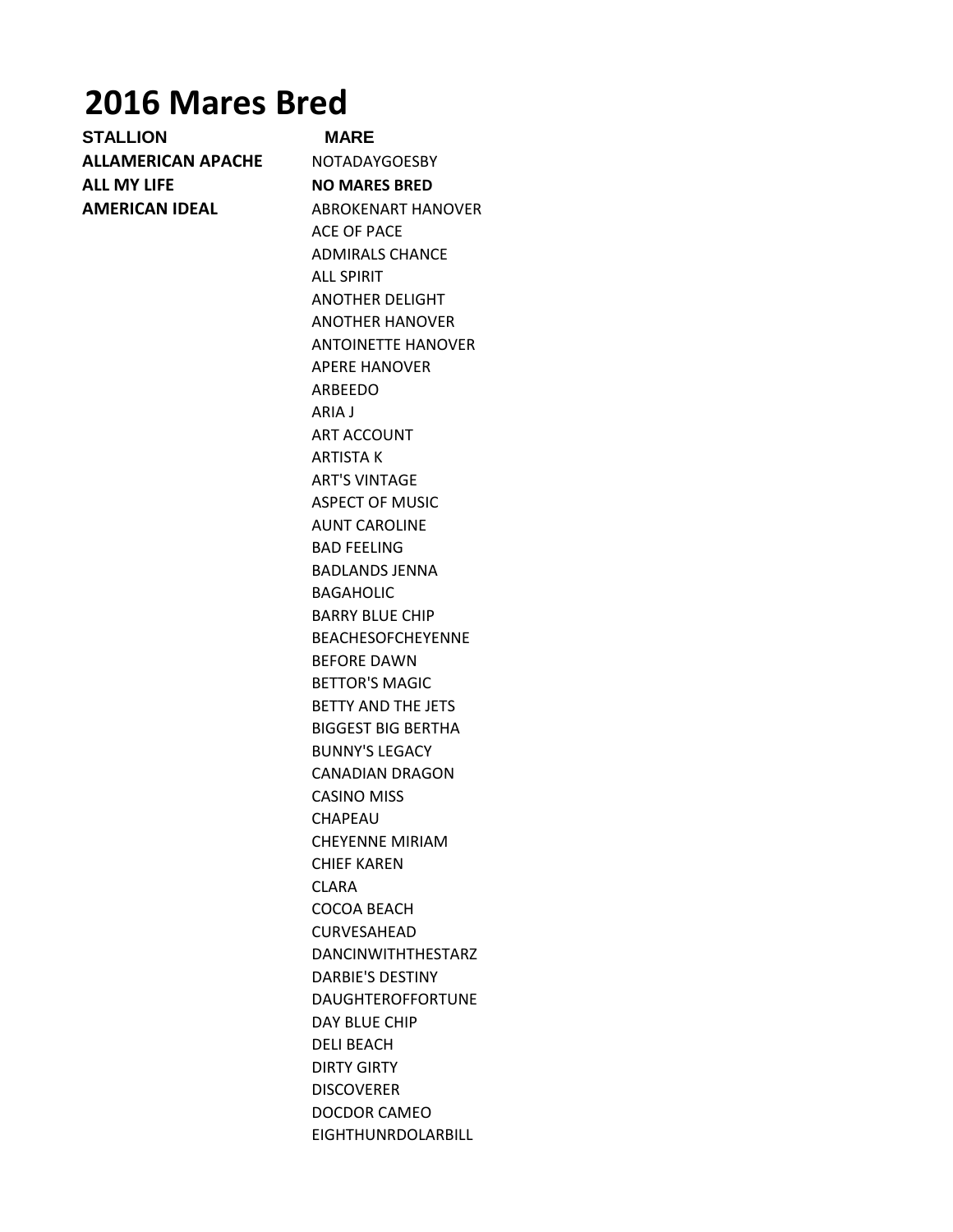### **AMERICAN IDEAL** FASHION GAL

FOOL THAT I AM FOOLISH KISS FOREVER LIBBY FREYA FRONTIERPAN GLOWING REPORT GOOD STUFF GRAY GHOST HANDSOFFMYCOOKIE HANNAH ISABEL HULA'S Z TAM IFYOUCOULDCWHATIC I'M JUST SPECIAL IRENEONTHEMOVE JINXY'S DELIGHT JK BLACK BEAUTY JK FINE ART JK PURE PEARL **JUS CHILLN OUT** KATTIMON L DEES VAL LADY OTRA LADYJACK LATE BLOOMER LAUGHANDBEHAPPY **LEGACY** LISBELLA LISMOREBELLA LOVE YOU FORTY LOVER OF ART MADAM COUNTESS MAGIC STARLIGHT MAJOR TROUBLE MAKO WISH MARIETTA HALL MATT TIN ROOF MAXIMUM BET MICHELLES SONG MINT JULEP BLUECHIP MONKEY ON MY WHEEL MS HARRINGTON MUD PIE HANOVER MUST SEE NEW HOLLYWOOD ODDS ON MOINET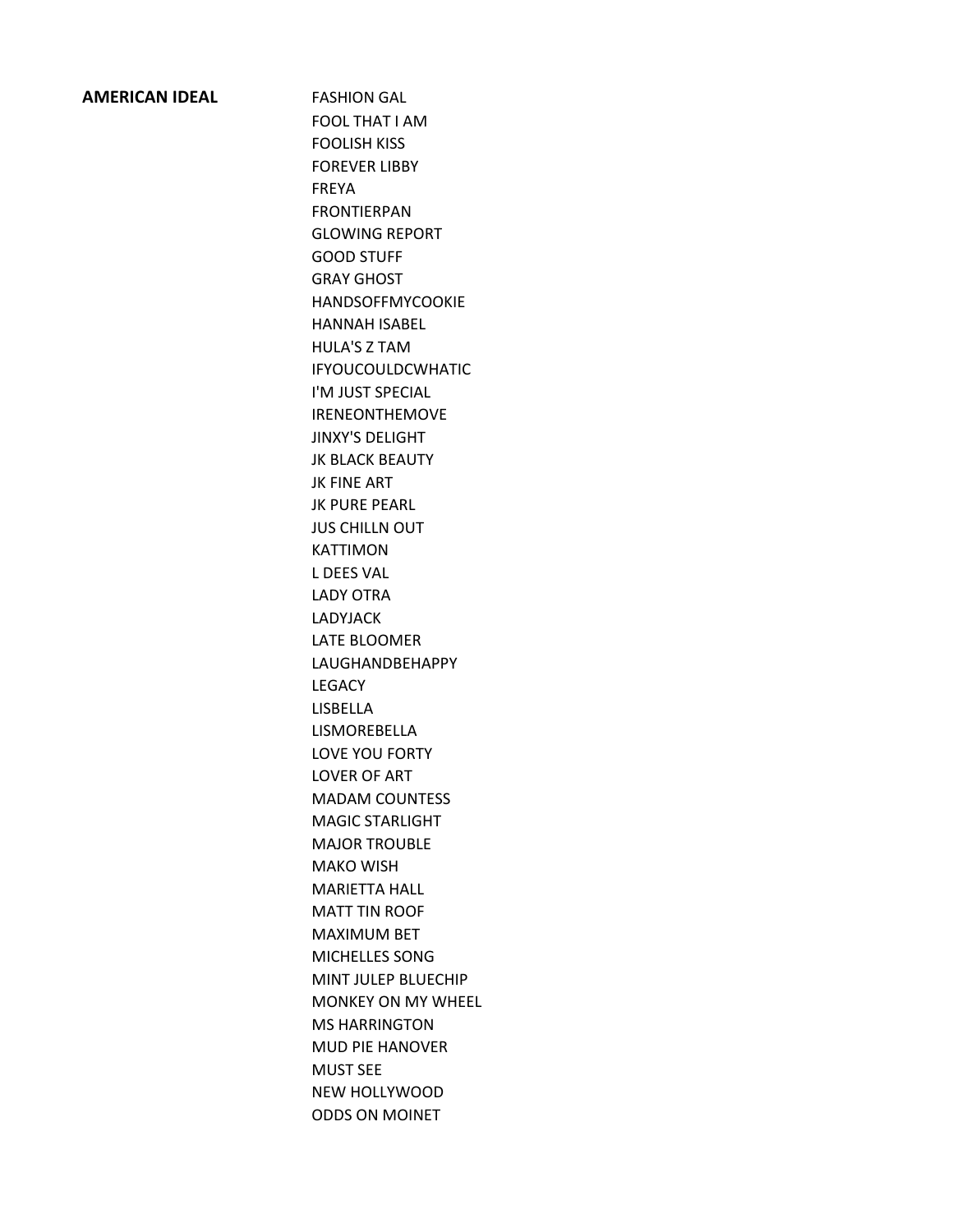#### **AMERICAN IDEAL** PARLEE BEACH

PEDIGREE SNOB PERFECT TOUCH PLACE YOUR BEST PLEASANT YET BAD POWER AGAIN QUEEN OTRA RAISE YOUR GLASS READYTOROCKNROLL REGAL WISH RESTIVE HANOVER RISING SUN RITASCAPE RUFFLE'S KISS SANGAAL SANTINO'S ROSA SEAFOOD ANNIE SHAWNEE DANCER SHELLISCAPE SHES A PANSATION SMASHBOX SMOKIN N GRINNIN SOMEKINDAMONSTER SOMEWHEREINHEAVEN SOMSTREETSOMWHERE SOUTHWIND PARIS SOUTHWIND SIREN SOUTHWIND SWALLOW **SPORTSMISTRESS** SPOTLIGHT ON SPRING BREAK STEFANI BLUE CHIP STUDENT DRIVER SUN N MOON SUN N SAND TAXI FARE HANOVER TERRIFIC TARA THE COMPANY STORE THINK PINK THUMBPRINT TONGUE IN CHEEK TOWN JOKE TREND SETTER TREVOR'S BEBE WALL OF ART WATERCOLOR HANOVER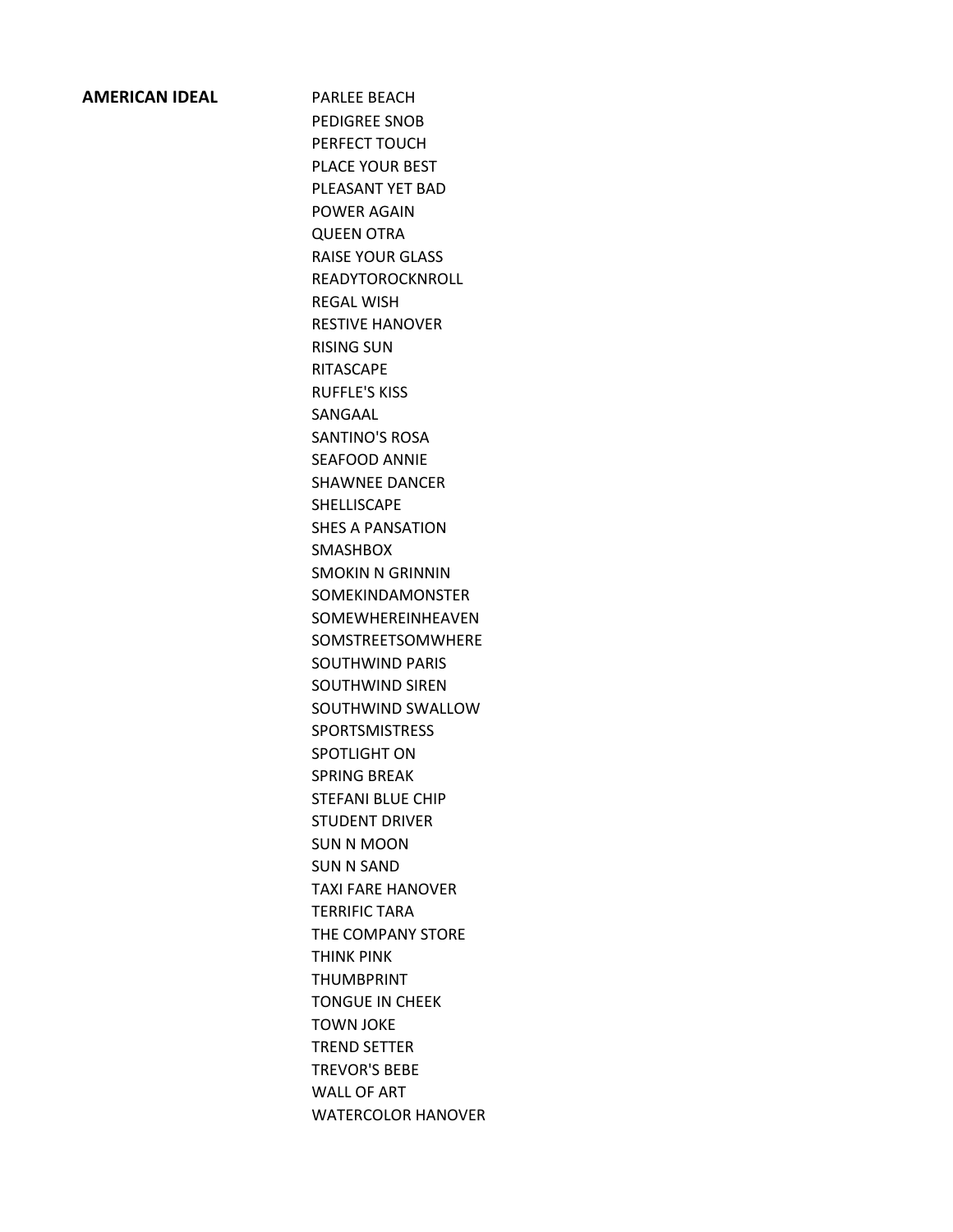# **AMERICAN IDEAL** WEEPING WANABE WHO MOVED THE ROCK WICHITA'S PLACE WINDSUN CELESTIAL WINDSUN SOHO YANKEE LACEY **ART MAJOR** A AND G'S PRINCESS AMERICAN WEST ANGEL OF THE WEST APOGEE HANOVER ASCENDING ATTITUDE HANOVER BACKSEAT RHYTHM BANDEROSA BARKS LIKE A DOG BEACH BURN BEACH TREASURE BEACHES N DREAMS BELL ON WHEELS BENEARTHEBEACH BET ON HILL BET YOUR LIFE BLACKJACK PRINCESS BLOGETTE HANOVER BRIDESMAID HANOVER BROWNSVILLE BOMBER CAPTIVA ISLAND CATHARSIS CLASSIC STAR CLASSICAL YANKEE COWGIRL FOREVER CRAZY EIGHTS CRAZY LUV BUG DD DELIGHTFUL DELIGHTFUL DIVA DINGLE BAY DOCDOR VALENTIA DONTCRYMETHEBLUES DUEL CHEEKS ELODIE FLIBBERTIGIBBET FOOL FOR YOU GIGGLING MATTI GLASS IN THE SAND GOLD BEACH GRACE K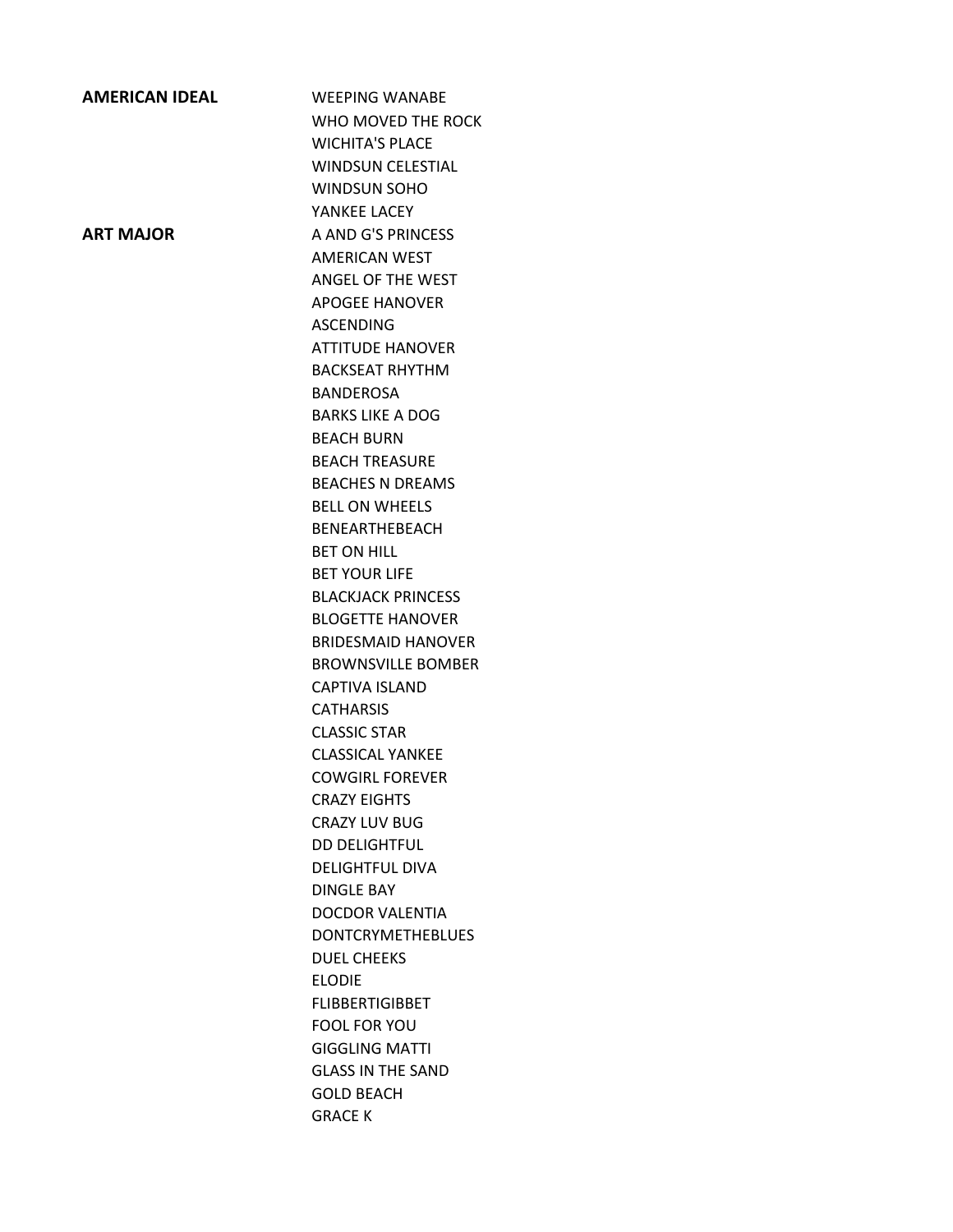#### **ART MAJOR** GRAVITY

HATSAWAY HAZE'S ZURE BET HIDDEN VISION HONKY TONK WOMAN HOT LIST IDEAL IN VEGAS I-LADY I'M FONDUE OF YOU IMPATIENCE JASMINE HANOVER JIMMY THE TERROR JK GERONIMO JK OWHATANITE JUST A GLIMPSE KG DELIGHT LETS IMAGINE LIGHT OF DAY LIMA DESIRABLE LISLEA SOPHIA LOVE THE GAME LUSH LIMBAUGH LUXARDO MAID WEST MAKEBA HALL MILLIONDOLLARSMILE MISTRESSTOTHESTARS MORE POWER RUSTY MY JULIANAS GIRL NEWBERRY WINNER NICOLA BLUE CHIP NOJOKE ISLAND NOVA RUBY NUTTIN BUT TROUBLE OBSERVE ME ONE FOR THE BEACH ONE FOR THE WORLD ONE NIGHT ONETHATGOTAWAY OUTTATHISWORLD PAINTS HALL PASSIONATE BEAUTY PRECIOUS BEAUTY PRESIDENTIAL LADY PUT ON A DISPLAY REINVEST HANOVER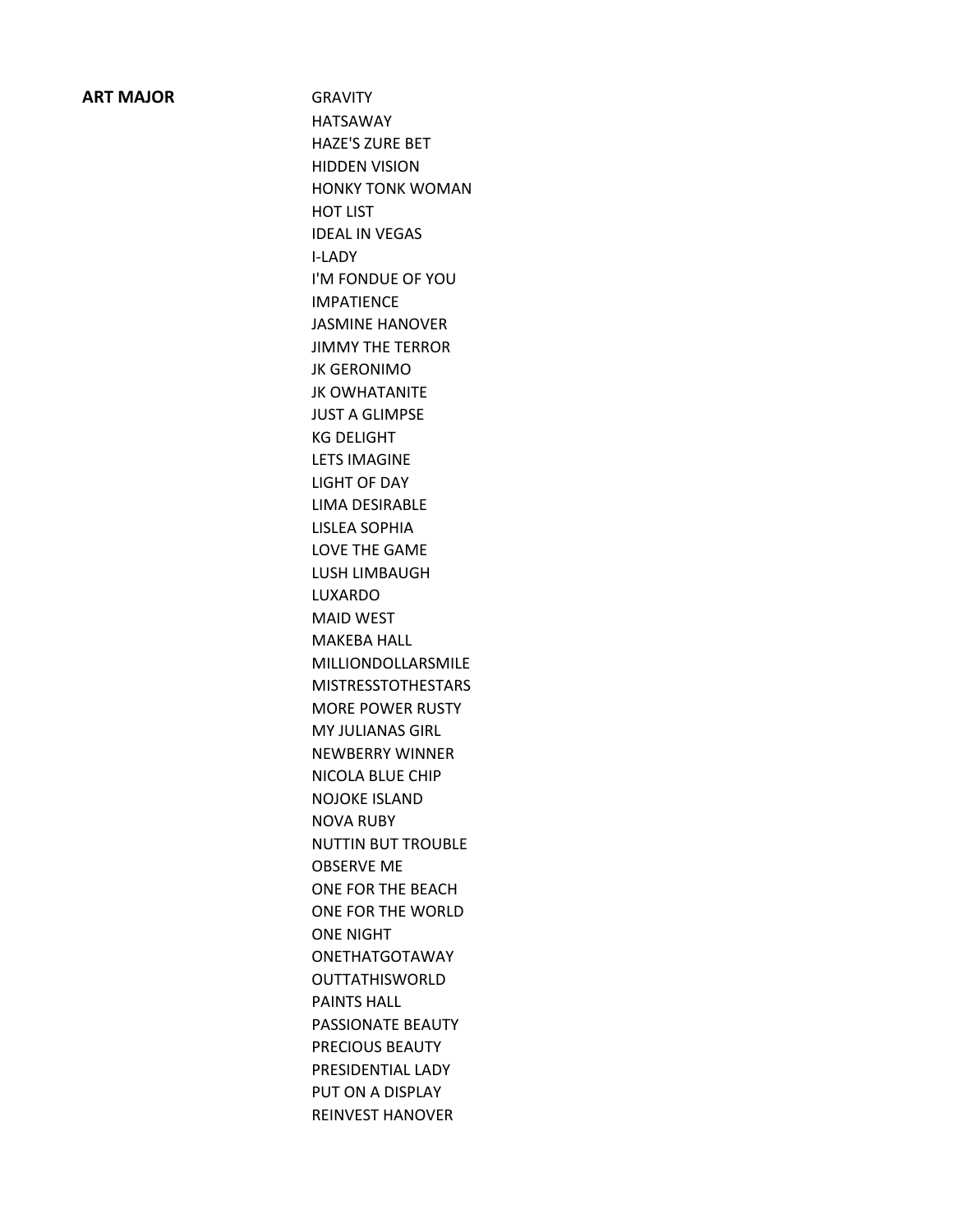**ART MAJOR BEACH ROCKN AT THE BEACH** SAVHORSERIDEACOWBOY SCRAPPIN BEAUTY SEASIDE RORY SHADOWMISTY SILENT SERENITY SISTER J SLO MOTION SOME GIRLS DO SOUTHWIND JOHANNA SPECIAL SWEETHEART SPIRIT OF THE WEST SPOILED BEACH STRAIT N GREAT TEDDY BALLGIRL THONG **TRADITIONAL** TRINE HANOVER TWIN B EXQUISITE UNRED HANOVER UPFRONT SECRET VALMCTORIAN VAUDEVILLE MARGIE VILLAGE MADONNA WALK OF SHAME WESTERN CITY WESTERN DANCER WESTERN HEAT WHOS UP WHOS DOWN WINBAK WIGGLE WISHFOR ROCKNROLL WORLDLY DEO YANKEE CELEBRITY **ARTISCAPE** BAY ROSA N BELLAS BLISS HORN HIGH JO IVY MAIDEN KEYSTONE RHYTHM LADY GEM LO GOPHOBIA MAMA NUKES PRECIOUS PAYTON **ARTIST'S VIEW AINTGOTALOTON** ALLIKAIT FIGHTER ARTRISMA BEHIND THE SCENE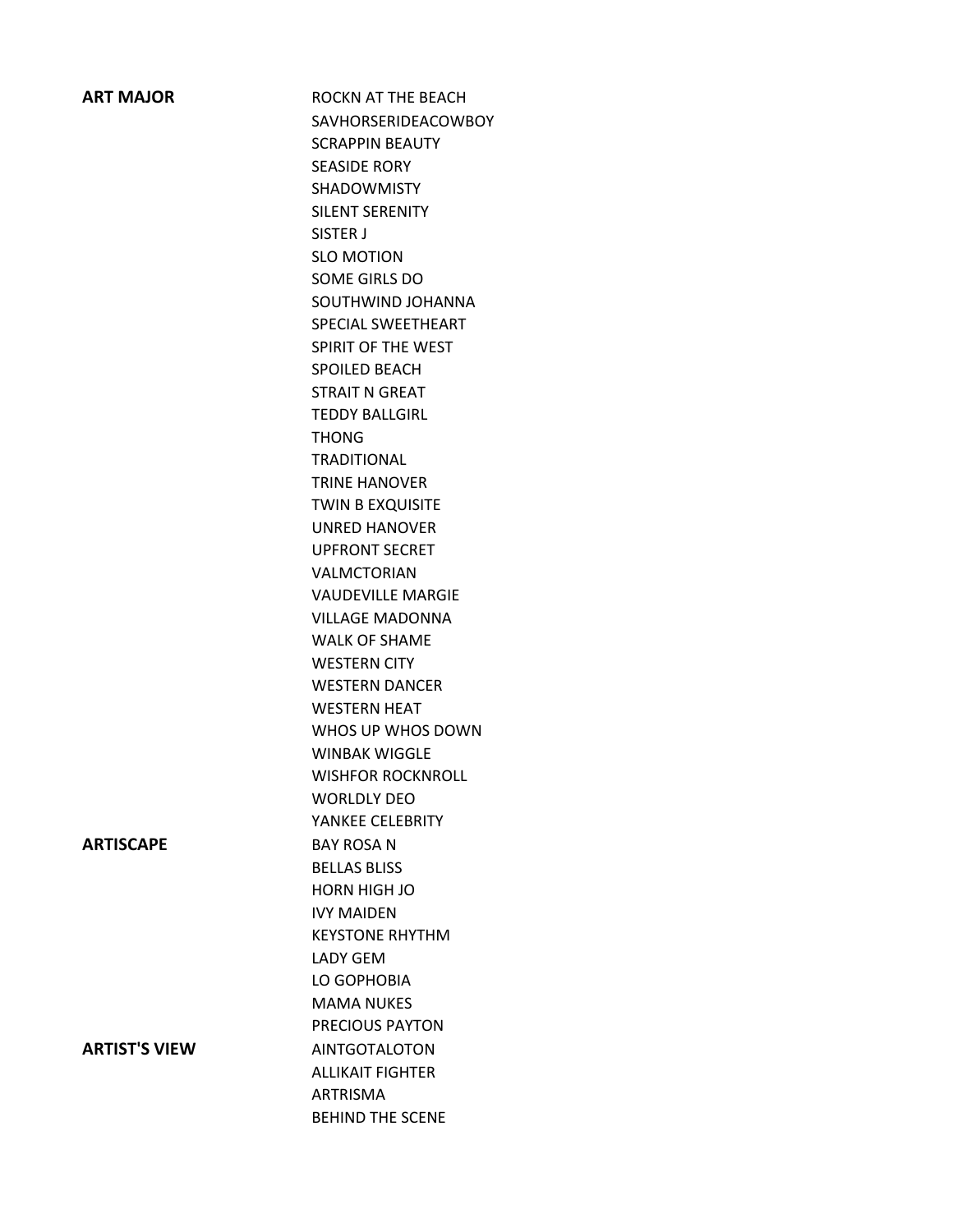| <b>ARTIST'S VIEW</b> | <b>CRIMSON BURST</b>     |
|----------------------|--------------------------|
|                      | <b>FLICKA KIR</b>        |
|                      | <b>GE'S LORI</b>         |
|                      | <b>HIDDEN TOUCH</b>      |
|                      | <b>HOLDONTOYOURHAT</b>   |
|                      | <b>I GET AROUND</b>      |
|                      | <b>LEKI HANOVER</b>      |
|                      | <b>MATT'S SISTER</b>     |
|                      | <b>MISSISSIPPI MOON</b>  |
|                      | MY BETTY J               |
|                      | <b>NORA LEE</b>          |
|                      | PERFECT SECRET           |
|                      | <b>RIVERBOAT SUE</b>     |
|                      | SENSATIONAL SARA         |
|                      | <b>VISA KIR</b>          |
|                      | <b>WHATA RUSTY</b>       |
|                      | <b>WHEELCHAIR WENDY</b>  |
| <b>BAY OF SHARKS</b> | JULIF JFWFL              |
|                      | <b>SHE'S EVERYTHING</b>  |
|                      | <b>SWAN SONG</b>         |
|                      | <b>WINDY WITCH</b>       |
| <b>BOLT THE DUER</b> | <b>ALL ITALIAN</b>       |
|                      | <b>ASHLEE'S COURT</b>    |
|                      | <b>BEACH BRETTA</b>      |
|                      | <b>BESTENTATIOUS</b>     |
|                      | <b>BLUE PARADISE</b>     |
|                      | <b>BLUF RAF</b>          |
|                      | <b>BOOGIE WOOGIE FLU</b> |
|                      | <b>CAREER SUCCESS</b>    |
|                      | <b>CENTURY</b>           |
|                      | <b>DOMINATRICKS</b>      |
|                      | <b>FRESH OUTLOOK</b>     |
|                      | <b>GO ROUND</b>          |
|                      | <b>GRAND SOLUTION</b>    |
|                      | <b>HELLO GREAT MATE</b>  |
|                      | <b>HOLIDAY GUIDE</b>     |
|                      | <b>HYPNOTIZE</b>         |
|                      | <b>JESSALILMIXUP</b>     |
|                      | <b>JK CABARET</b>        |
|                      | LADY KIMBERLY LYNN       |
|                      | <b>LEAVEA SMILE</b>      |
|                      | <b>LUCK RUNNS OVER</b>   |
|                      | <b>MADE OF MONEY</b>     |
|                      | MAKE ME A DEAL           |
|                      | <b>MARGIE'S SONG</b>     |
|                      | <b>MOM'S BELLA</b>       |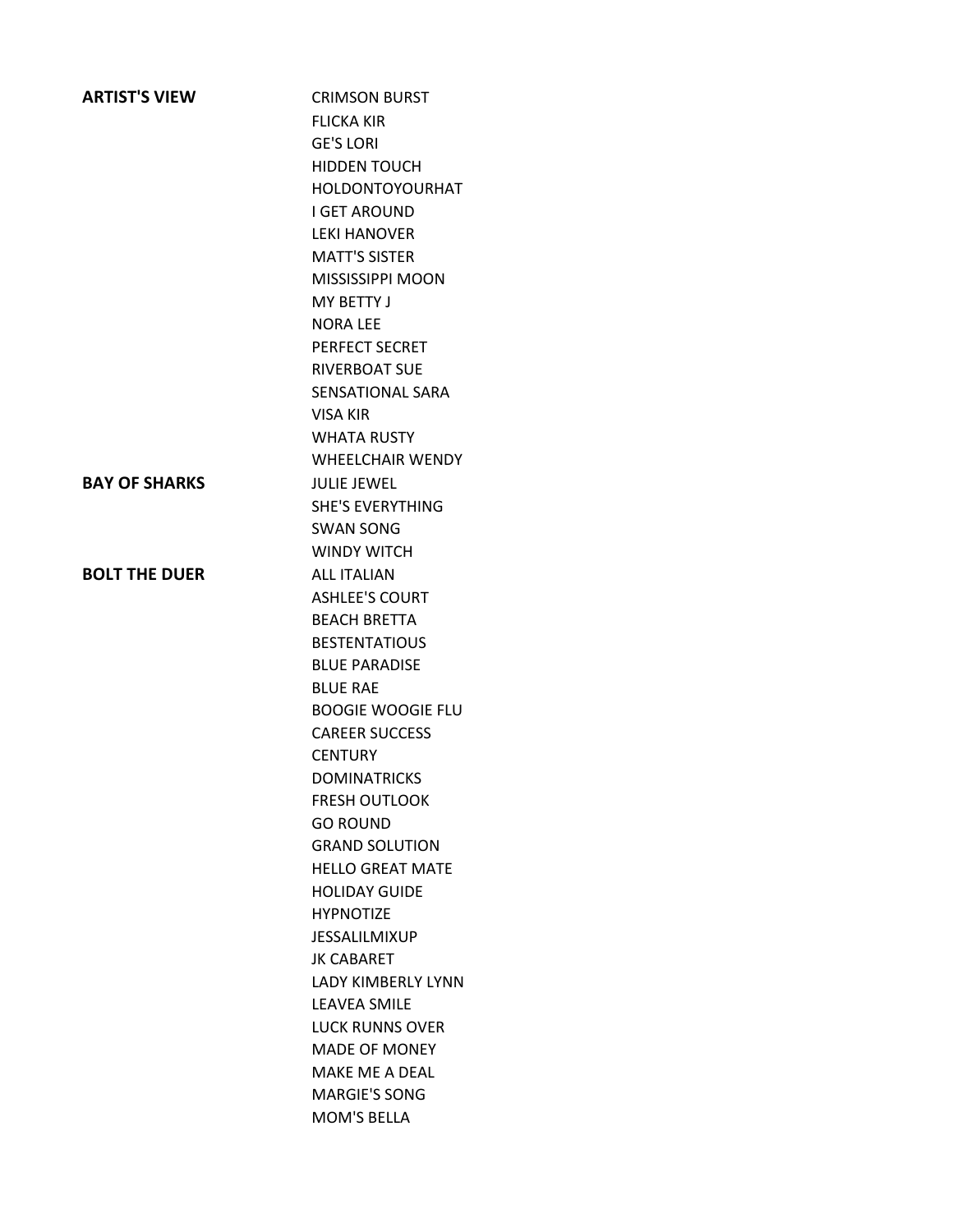| <b>BOLT THE DUER</b> | <b>NATURAL LUCK</b>       |
|----------------------|---------------------------|
|                      | NO SHORTCUTZ N            |
|                      | <b>RESPECTEDNBELOVED</b>  |
|                      | ROAD TO PANDALAY          |
|                      | <b>ROCK N LOVE</b>        |
|                      | <b>SAMS ANGEL</b>         |
|                      | <b>SILVER DIALING</b>     |
|                      | <b>SOMEWHERE SECRET</b>   |
|                      | <b>SOWHATSYOURPOINT</b>   |
|                      | <b>WESTERN SCARLET</b>    |
|                      | <b>WHITE SAND</b>         |
|                      | <b>WINBAK SPEEDI</b>      |
| <b>BUD FOR LIFE</b>  | <b>GRAYLIN DANI</b>       |
|                      | <b>MOWER STRAWBERRY</b>   |
|                      | MOWERSSPECIALANGEL        |
|                      | PEDIATRICIAN              |
|                      | <b>SKINNY</b>             |
|                      | <b>TWICE THE PLEASURE</b> |
|                      | <b>WHISPER HANOVER</b>    |
| <b>CHAPTER SEVEN</b> | <b>AFFAIR HALL</b>        |
|                      | <b>AMAZING GRACE</b>      |
|                      | <b>AMITY'S LALABYE</b>    |
|                      | ANDOVERHEELSINLOVE        |
|                      | <b>ANKLETS AWEIGH</b>     |
|                      | <b>ANNALINA</b>           |
|                      | <b>ASIAN PAGEANT</b>      |
|                      | <b>AVA MARION</b>         |
|                      | <b>BABY URTHEGREATEST</b> |
|                      | <b>BANBURY CROSS</b>      |
|                      | <b>BELLE OF THE BALL</b>  |
|                      | <b>BLUE MUSCLES</b>       |
|                      | <b>BONA FIDE</b>          |
|                      | <b>BORN TO LOVE</b>       |
|                      | <b>CAN'T HAVE MY MONI</b> |
|                      | <b>CARDIO PUMP</b>        |
|                      | <b>CATCHING KATIE</b>     |
|                      | <b>CAUGHT MY EYE</b>      |
|                      | <b>CELEBRITY LOVIN</b>    |
|                      | <b>CHASIN CLOUDS AWAY</b> |
|                      | <b>CHOICE HALL</b>        |
|                      | <b>CONWAYS LASSIE</b>     |
|                      | CREDIAMA                  |
|                      | CRÈME DE COCOA            |
|                      | DAYDREAM AM               |
|                      | <b>DAYLON MIRACLE</b>     |
|                      | <b>DODGER BLUES</b>       |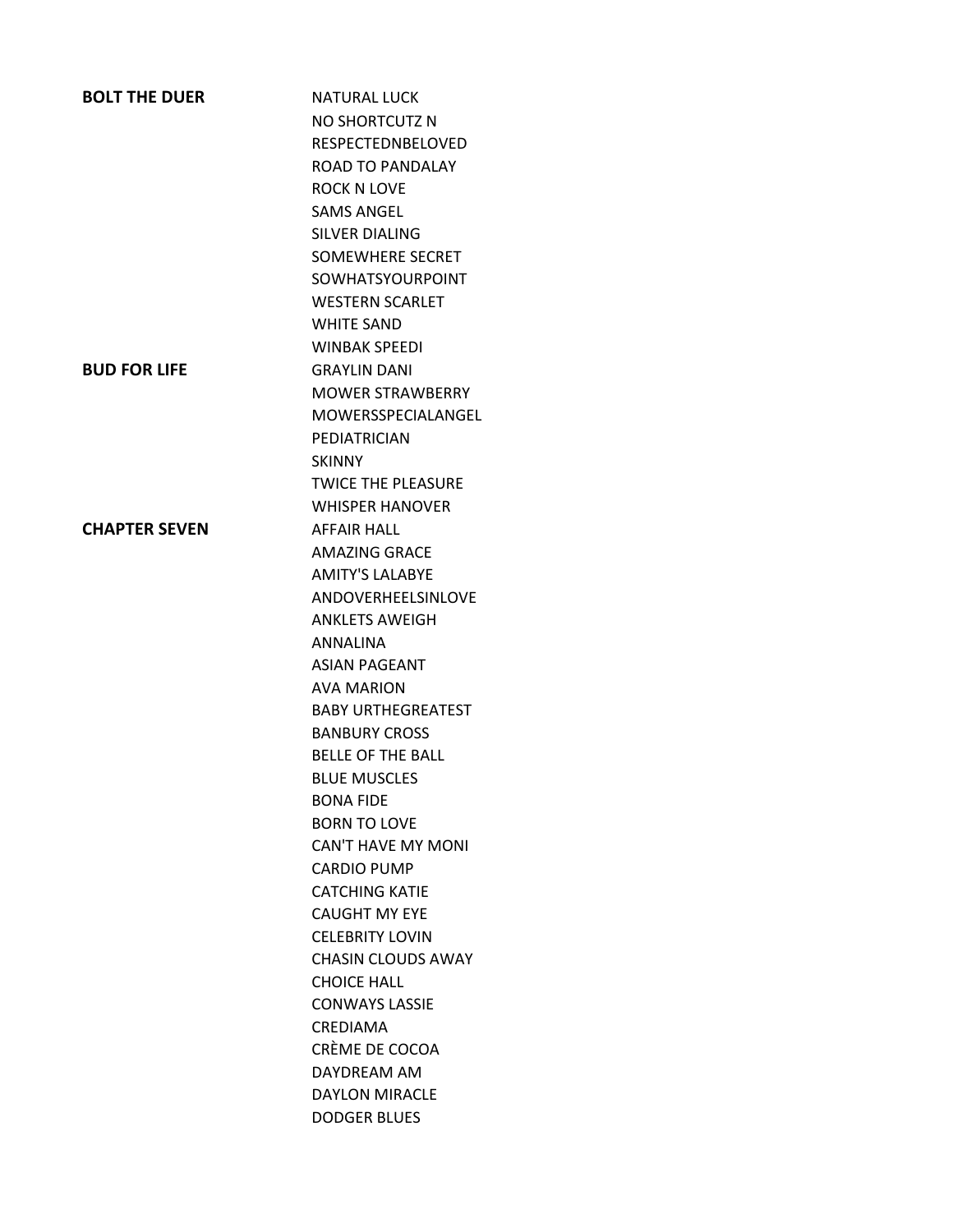### **CHAPTER SEVEN** DORIS DEO

DORNELLO DREAMIN HAZE DRESS FOR SUCCESS DUOLECTRA EYEFULL FINAL COUNTDOWN FIRST IN FLIGHT FRACTION FREEZE FRAME HAWAIIAN VICKY HEMI BLUE CHIP HONEYMOONISOVER I'LL BRING DESSERT I'MYOURBIGGESTFAN INCOME DE VIE INSPIRED SOCIETY KENDALL BLUE L DEES MAGGIE L DEES ROCCY L DEES SCRIPTURE LA TAPATIA LADY CAYSTER LADY LISTER LAKESIDE BRIDE LANAI BLUE CHIP LINDY OF MY DREAMS LINDYS HEAD NURSE LIVES LIKE A QUEEN MALA BARBARA MARINA GRACE MAZDA HANOVER METS LIFE MINKY HANOVER MISS CAVIAR MISS OTIS REGRETS MOM'S SWEETIE PIE MONEY AND ME MUFFIN HANOVER MYOLIN MYSTIC SPELL NATASHAS KISS NOT A DIVA **OLYMPICS** OSTEO BLAST OVERNIGHT COMMAND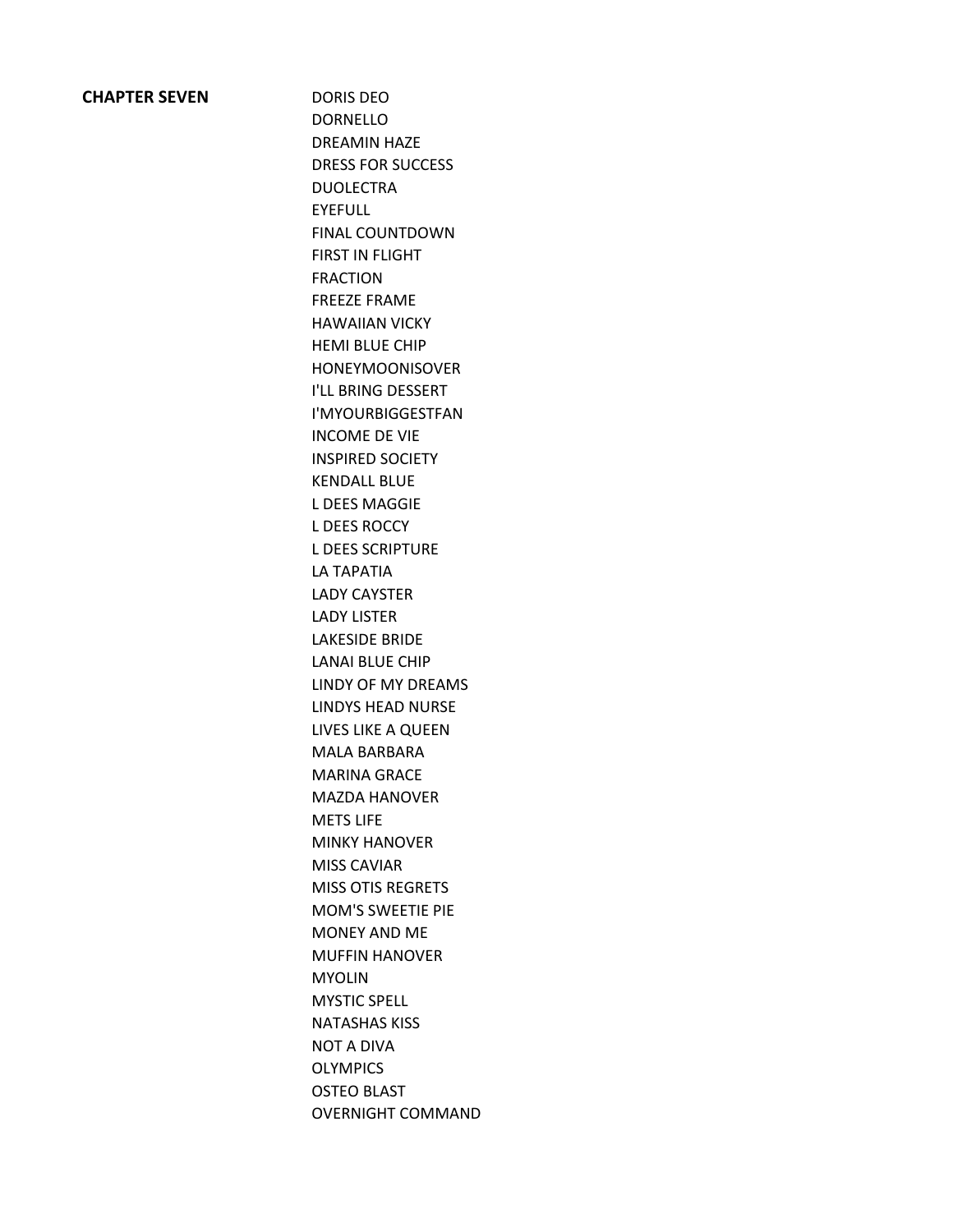### **CHAPTER SEVEN** PANA COLADA

PAPER GIRL PAYA LA RENTA POLE DANCER PORQUE QUEEN OF MORE QUESTIONABLECREDIT REALITY STORM RED HOT SPICY RICHESSE OBLIGE S ROSA LADY ROYAL ENCORE ROYAL FAMILY SCARLET FEVER SEA RAVEN SIRENUSE SOBTI HANOVER SOME KINDA SPECIAL SOME LIKE IT HOT SOPRANO HANOVER SOUTHWIND CATLIN SOUTHWIND COCOA SOUTHWIND CONFETTI SOUTHWIND FEJI SPARE ME PLEASE SPIN THE PLANET SPUR ANN E STURDY MUSCLES SUPREME DISH SWIFT KID HANOVER TANTALIZING DONNA THEPOWEROFLOVE AS TRUE DIVA UPFRONT HOTSEY WHIMZICAL BRITT WHO DAT GIRL WIN A MILLION WINBAK HALF YANKEE HALLA ZANNABLU **CONWAY HALL** A LOT OF PUMP ABIGAIL SAVAGE ACCRUAL GIRL ALABAMA HOTEL ALPINE GOAL ANANDAMIDE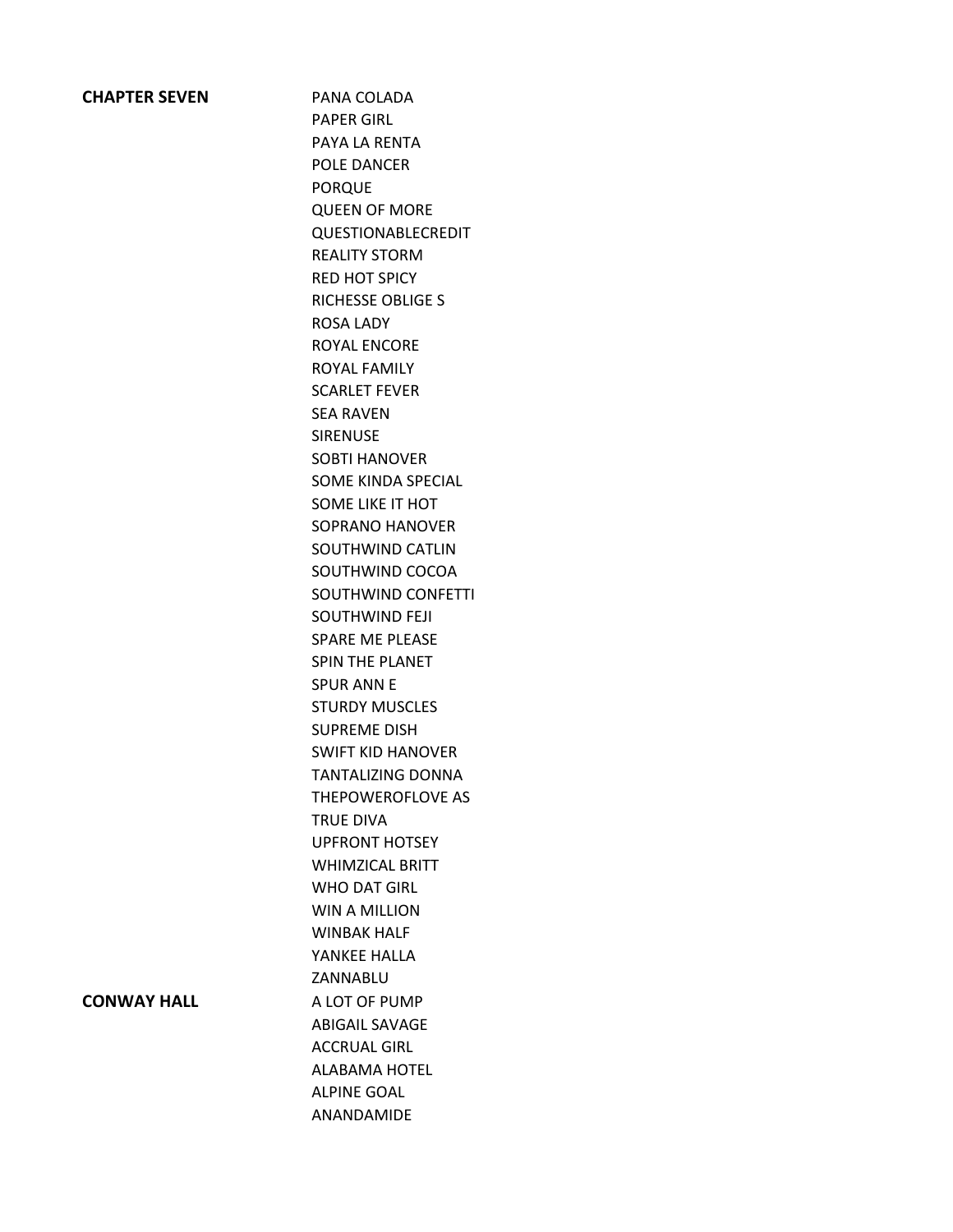### **CONWAY HALL** ANNS PROMISE

ART OF DECEPTION AUNT RUBY BAILEYSIRISHDREAM BANISTER BANKERS AUDIT BAR NANCY BARN BABE BEACH MAGIC BENEDICTA JET BERDINE HANOVER BETHSAIDA BLUERIDGE YANKEE CALL ME MADAM CANDID MANER CASSIE AS CELIA BLEUE CHARISMA HALL CLASSICAL STRIKE CLASSY DREAMER CORDELE AS CREAM PUFF DIPIETRANTONIO DIRTY MARTINI DREAM VIXEN DREAMA LITTLEDREAM EMILIANA ESCROW BLUE CHIP EXTREME BALANCE FILLYANTHROPY FOLLONICA FUCHSIA SEELSTER GIRSRULEBOYSLOSE GOLDEN DOOR LINDY GUIENNE HANOVER HABITS LADY HFS GAL HIGHWAY CASH HOWARDS SISTER I LOVE BLUE IC ROYALTY IDENTITY THEFT ILOVEMYMOMMY IRON LASS ISABELLA GAL JODIS JAYME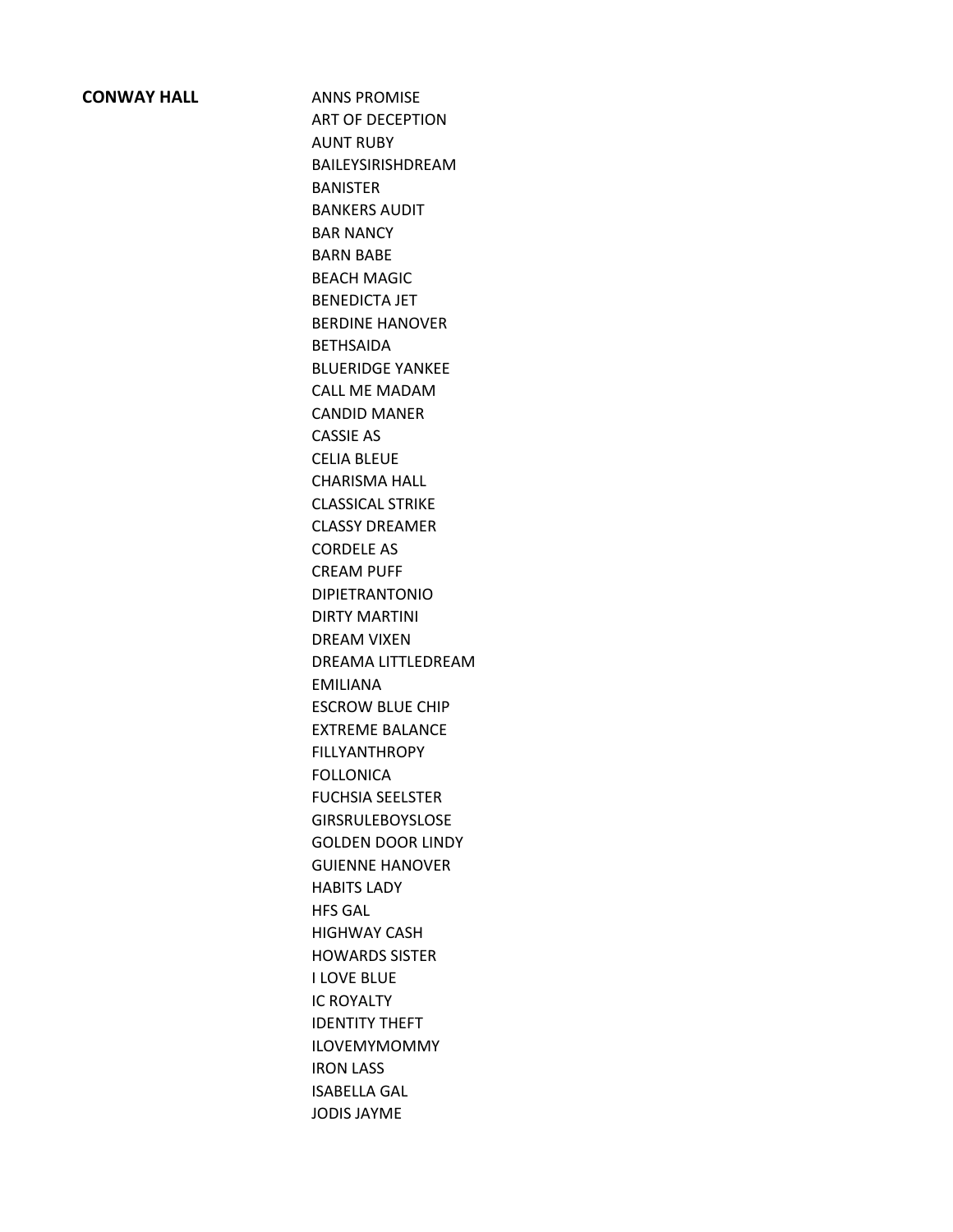### **CONWAY HALL JULIEANNIE**

KAYLA AS KISS OFF KRISTEN Y KSENIA L DEES HOT SHOP LADY CLARABELLA LADY MARIAN LAKIN BEAU BAKIN LIVN ON A PRAYER LOVE TALK MACKENZIE HALL MAKES ME CRAZY MARIE E HANOVER MARY LOU HALL MEADOWBRANC MAGIC MEDALLIST MISS GIBBONS MISSYS DREAM MOTIVATIONAL MS FUSHSIA MUSCLELINI NERVEY'S TAURUS NICKY MANTLE OBLIGE AS OLYMPIC CHEERS ORDER BY MATILDA PACIFIC CENTERFOLD PAM HALL PEARLS LAST CHANCE PINK CAVIAR PRINCESS PERI PRIZE CHIP PROMISING DEAL PURE AND EASY **RIVEROFGLORY** ROYALTY FREE RUCOUCOU SAND PIPER SHARP LADY SHIPPS EMPRESS SO WONDERFUL SOUTHWIND SYRINX STARLIT EYES STARTER UP STAY TRUE TO YOU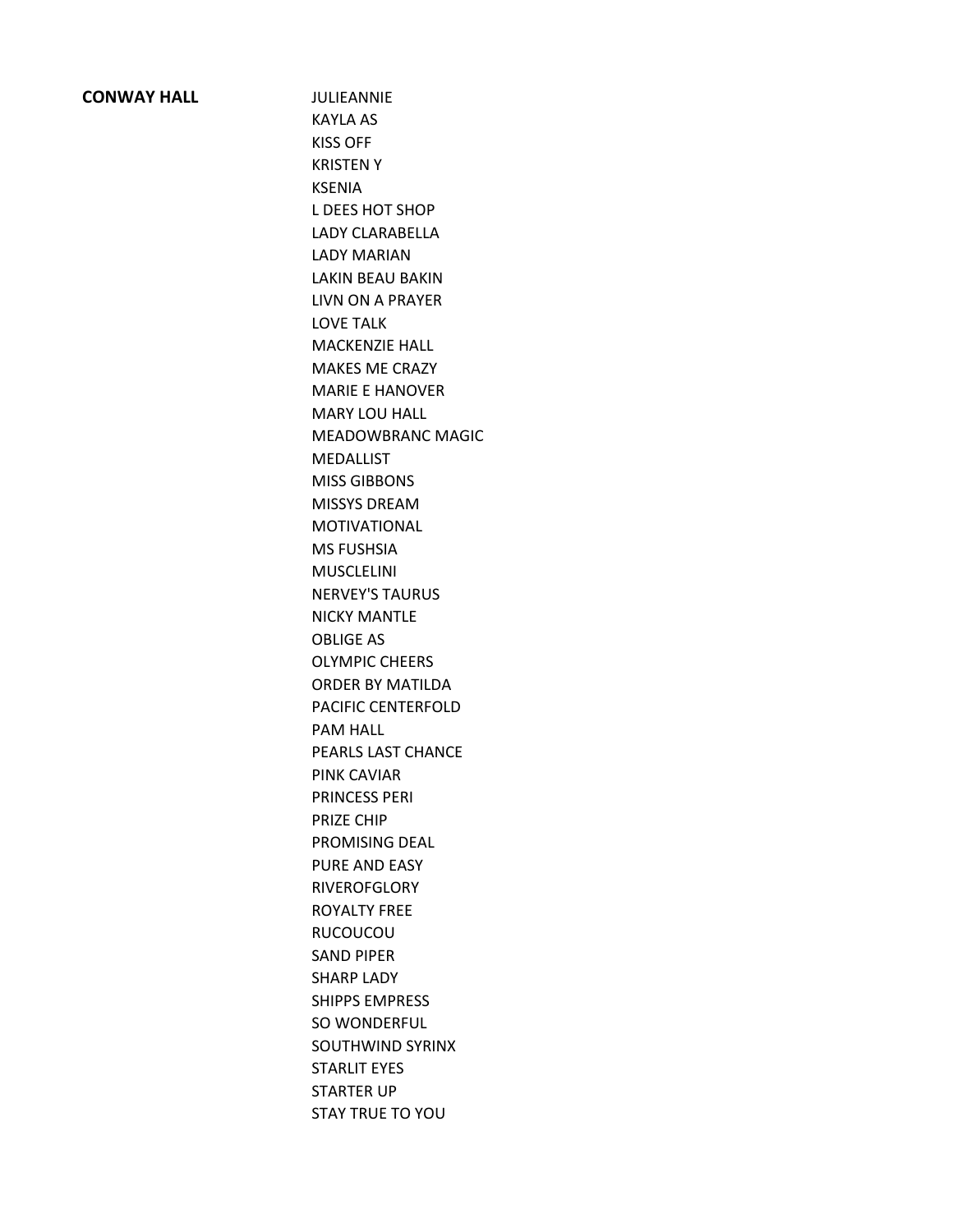| <b>CONWAY HALL</b>  | <b>STEUBEN BIKINI</b>     |
|---------------------|---------------------------|
|                     | <b>SWOOSH HANOVER</b>     |
|                     | <b>TAKING FLIGHT</b>      |
|                     | <b>TAP YOUR HEELS</b>     |
|                     | <b>TP LUCY</b>            |
|                     | <b>TRUE DAY DREAM</b>     |
|                     | <b>TWIST OF FAITH</b>     |
|                     | <b>VACATIONS PRIDE</b>    |
|                     | <b>WALTZING BERTIE</b>    |
|                     | <b>WINBAK DREAM</b>       |
|                     | <b>WINBAK ROBERTA</b>     |
|                     | <b>ZANNA ROYAL</b>        |
| <b>CR EXCALIBUR</b> | <b>EIGHT O'CLOCK CASH</b> |
|                     | <b>FRENCH CREEK</b>       |
|                     | <b>LONGPOND EMILY</b>     |
|                     | LONGPONDJANET             |
|                     | SPRINGLANE JOANIE         |
| <b>CRAZED</b>       | <b>AERONAUTESS</b>        |
|                     | <b>APRIL SUNSHINE</b>     |
|                     | <b>ASHAMEG</b>            |
|                     | <b>AUDRA HALL</b>         |
|                     | <b>BACKFLIP</b>           |
|                     | <b>BEACH PARTY AS</b>     |
|                     | <b>BET ON EMILY</b>       |
|                     | <b>BULLVILLE PEACHY</b>   |
|                     | <b>CARMAN M</b>           |
|                     | <b>CAROLYN AS</b>         |
|                     | <b>CASHMERE</b>           |
|                     | <b>CAVIAR CAPER K</b>     |
|                     | <b>CHUNK A PUNK</b>       |
|                     | <b>CLASSIC BABY</b>       |
|                     | <b>COALETTE TWO</b>       |
|                     | <b>DIBRIZZI</b>           |
|                     | <b>DREAM STREET</b>       |
|                     | <b>DREAM TICKET</b>       |
|                     | <b>DUOLOTTA</b>           |
|                     | <b>DW'S DIVINE</b>        |
|                     | <b>EQUINOX BARBARA</b>    |
|                     | <b>EXACTLY RIGHT</b>      |
|                     | <b>EXCITING KEEPER</b>    |
|                     | <b>FEMALE DRAMA</b>       |
|                     | <b>FOX VALLEY LONDON</b>  |
|                     | <b>GODIVA LINDY</b>       |
|                     | <b>GOLDEN SLUMBER</b>     |
|                     | <b>GRENELLE</b>           |
|                     | HABIT                     |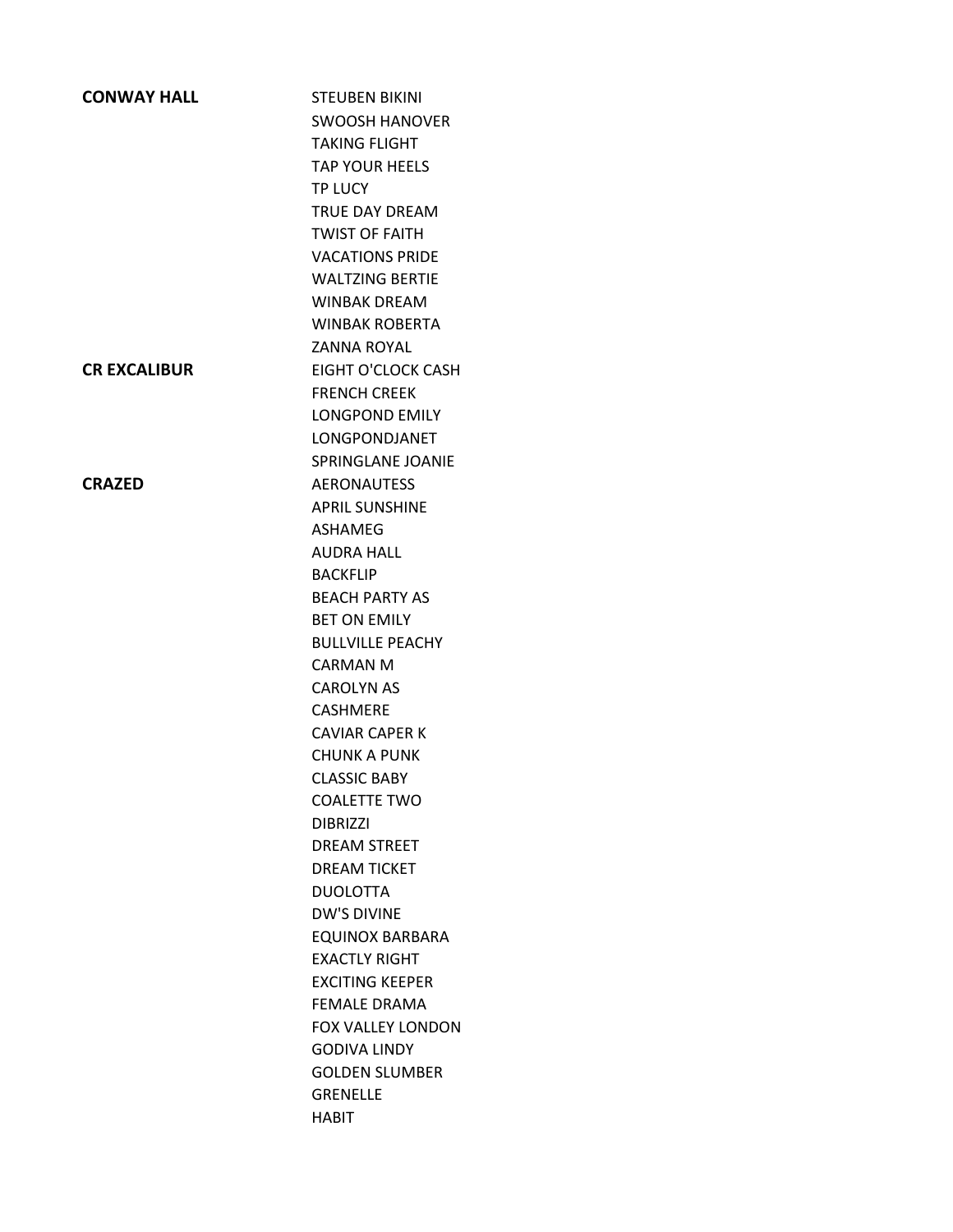| <b>CRAZED</b>        | <b>HAWAIIAN SWEETIE</b>    |
|----------------------|----------------------------|
|                      | <b>HEATHER ANN</b>         |
|                      | <b>JMF'S TEPY</b>          |
|                      | KAW-LIGA                   |
|                      | <b>LADY ISABELLA</b>       |
|                      | LINDY ON THE ROCKS         |
|                      | MOUSSE CHOCOLAT            |
|                      | <b>OUR BELLA ELLA</b>      |
|                      | <b>PASSIONS EMBRACE</b>    |
|                      | <b>PEGASUS SIS</b>         |
|                      | POCOHONTAS FAME            |
|                      | PRINCESS MADDIE            |
|                      | <b>ROBIN</b>               |
|                      | SNOWBLIND LINDY            |
|                      | SOMEWAY                    |
|                      | SOUTHWIND FLANDERS         |
|                      | <b>TAKE THE PLUNGE</b>     |
|                      | <b>TEACHMEHOWTOLINDY</b>   |
|                      | THE YOUNG PRINCESS         |
|                      | <b>TONI'S WINK</b>         |
|                      | <b>TORI HALL</b>           |
|                      | <b>TWICE A NIGHT</b>       |
|                      | <b>VICTOR'S PURSUIT</b>    |
|                      | <b>VIXEN</b>               |
|                      | <b>WINSOME MONI</b>        |
|                      | WS BALANCED WHEEL          |
|                      | YAKETY HANOVER             |
|                      | YANKEE TLC                 |
| <b>CREDIT WINNER</b> | <b>ATHENA'S MISSION</b>    |
|                      | <b>AUROVA HANOVER</b>      |
|                      | <b>BAMBINO SUPREME</b>     |
|                      | <b>BERTAUX</b>             |
|                      | <b>BLUFF</b>               |
|                      | <b>CABARET HALL</b>        |
|                      | CAN CAN FRISCO             |
|                      | <b>CANTATA</b>             |
|                      | <b>CATCH MY GLANCE</b>     |
|                      | <b>CHICLET</b>             |
|                      | <b>CLASICALLY DESIGNED</b> |
|                      | <b>CLASSICAL GINNY</b>     |
|                      | <b>CONTAG WAY</b>          |
|                      | <b>COUNTRY CHIC</b>        |
|                      | CR KAY SUZIE               |
|                      | CRUELLA DE VILLE           |

CURLY TOP

DANCING FLAMES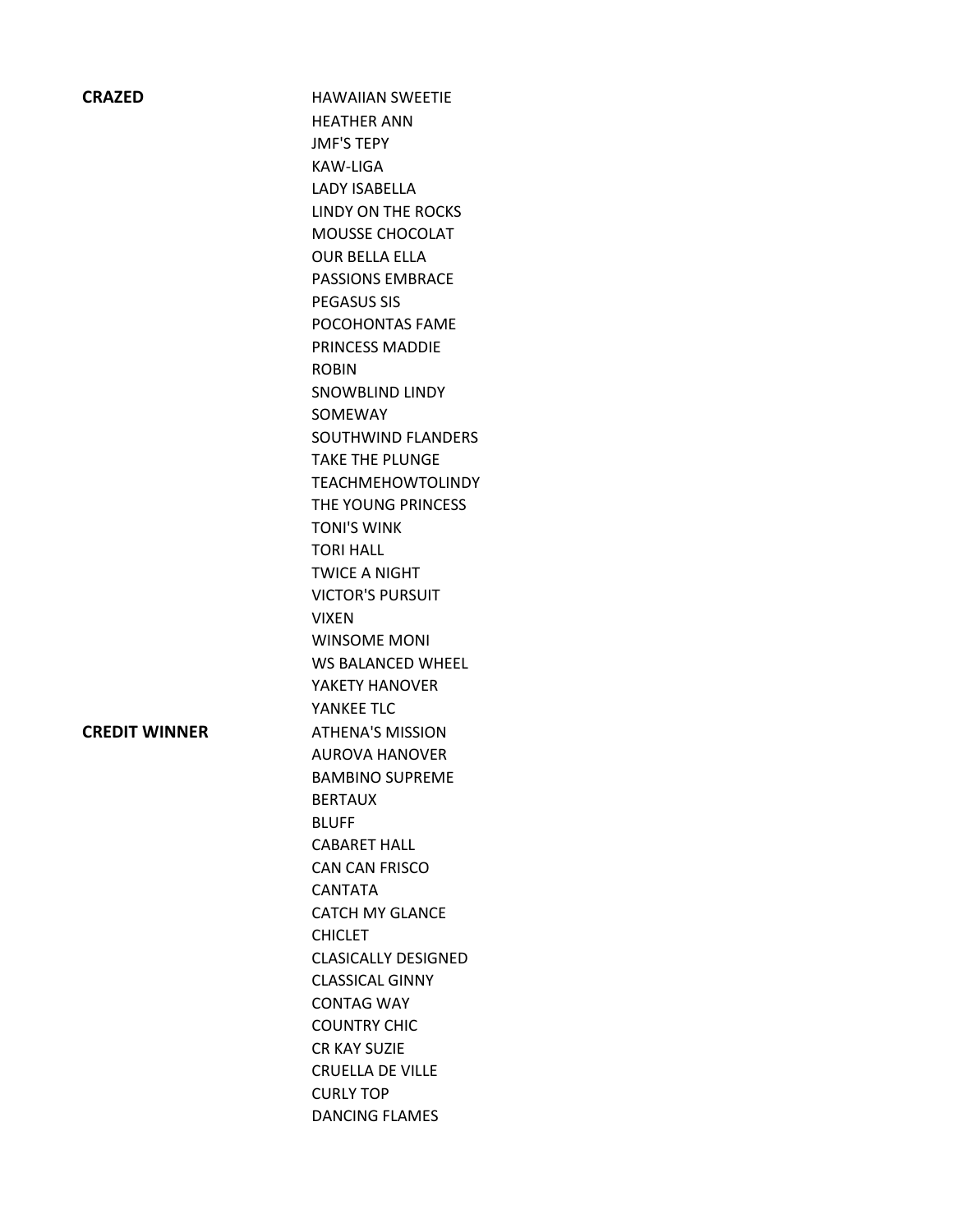### **CREDIT WINNER** DON'T TALK BACK

ELIZA DREAM ENCHANTED FORM FITTING FORTUNES OF FABLES FULL TANK GLOBAL BEAUTY GLOWNGOLD JANIE G JESSE'S CON LADY BLING LADY CROWN LADY HOLIDAY LEGAL LADY LET ER RUMBLE LITHOGRAPH LOVE TACTICS LOVE TO FLAUNT MAD OVER U HANOVER MARIAH DE VIE MISSISSIPPI DREAM MUSCLES SECRET NAUGHTY HEIRESS NEW ROYALTY NUNKERI OLEODRE ON THE GLIDE PRIZE ANGIE READY TO IGNITE READY TO SPARKLE SEDUCER HALL SIMPLE TASK SING ME TO SLEEP SIX RED SKARA BRAE SOUTH BAY SPIRITUAL LADY SWEET SHURGA TATTOO YOU THE LINDY LABEL TIGHT PANTS TRUE VALENTINE UPFRONT JERRY FIRE UPFRONT JUANSTEEN UPSIDE HANOVER VELVET'S KATIE BUG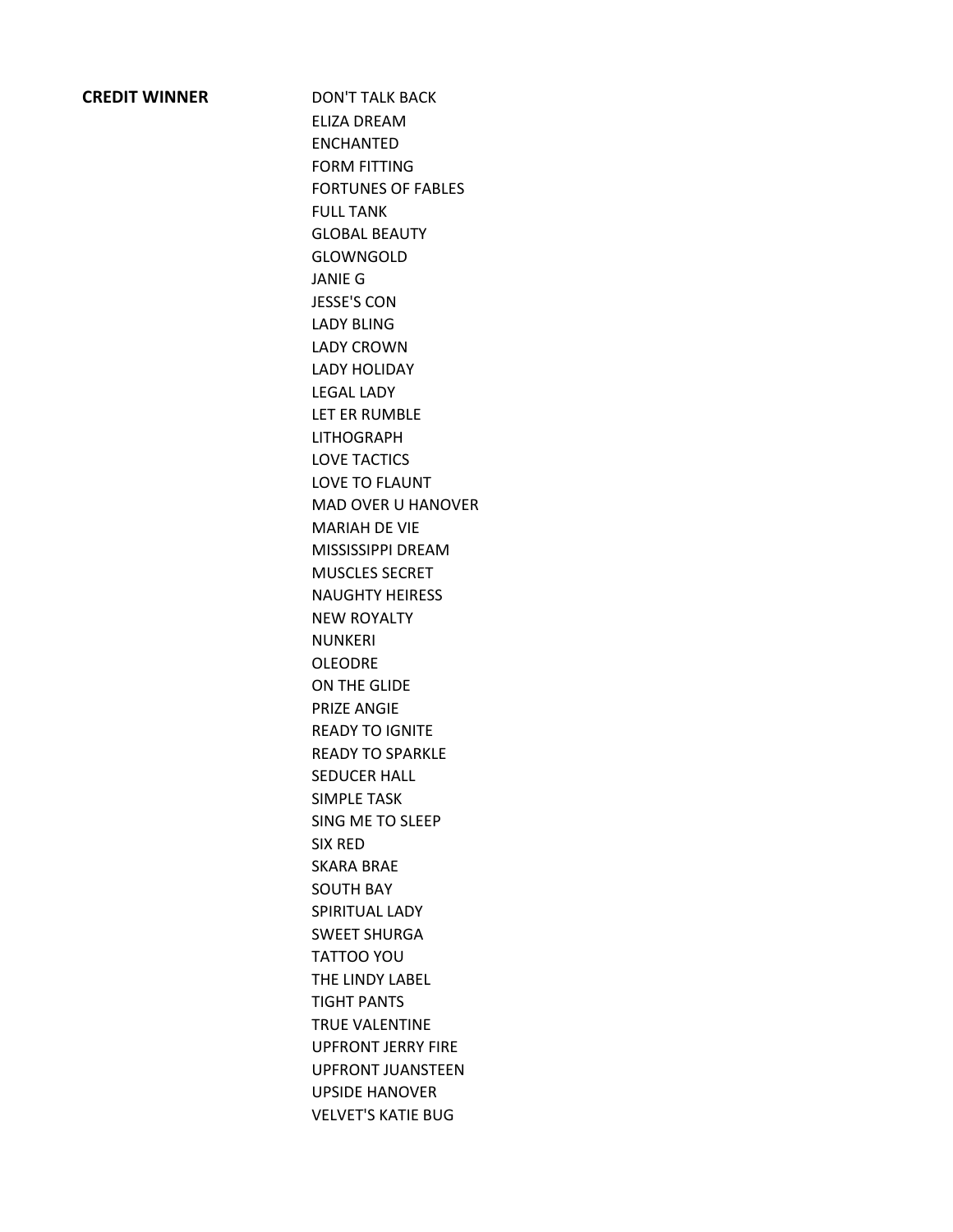| <b>CREDIT WINNER</b>     | <b>VENUS HALL</b>          |
|--------------------------|----------------------------|
|                          | <b>VIDA DE VIE</b>         |
|                          | <b>VIVICA HALL</b>         |
|                          | <b>WOODSHOPPER</b>         |
| <b>DEWEYCHEATUMNHOWE</b> | AGRA                       |
|                          | ALI OOP                    |
|                          | <b>ALL ABOUT VICTORY</b>   |
|                          | <b>ANNUITY HANOVER</b>     |
|                          | <b>APPOMATTOX LADY</b>     |
|                          | <b>BANK OF CINCINNATTI</b> |
|                          | <b>BEST DEBT YET</b>       |
|                          | <b>BETHANY DESTINY</b>     |
|                          | <b>BRIDGET BLUE CHIP</b>   |
|                          | <b>BUFFYS PRAYER</b>       |
|                          | <b>CARMALINA P</b>         |
|                          | <b>CELEBRITY SWEEDIE</b>   |
|                          | <b>CHERRY LANE</b>         |
|                          | <b>CHFYLAINF</b>           |
|                          | <b>CODE ENFORCEMENT</b>    |
|                          | <b>DARING MARISSA</b>      |
|                          | <b>DELCREST GRACE</b>      |
|                          | <b>DELI ROYAL</b>          |
|                          | <b>DITCHEMQUIKNHYDE</b>    |
|                          | DIXIE HIT                  |
|                          | <b>DREAMSRMADEOFTHIS</b>   |
|                          | <b>ELOQUENT</b>            |
|                          | <b>ENCORE</b>              |
|                          | <b>FANDANGO HALL</b>       |
|                          | <b>FASHION BLISS</b>       |
|                          | <b>FASHIONABLEFILLY</b>    |
|                          | <b>FAST FREDERICKA</b>     |
|                          | <b>FERNESSA</b>            |
|                          | <b>FINAL PRAYER</b>        |
|                          | <b>FLOWING QUEEN</b>       |
|                          | <b>FOREVER AMEN</b>        |
|                          | <b>GINFRVA BI</b>          |
|                          | <b>GOURMANDINE</b>         |
|                          | <b>GOURMANDISE DREAM</b>   |
|                          | <b>GUINEVERES STAR</b>     |
|                          | HARPY T                    |
|                          | <b>HEAR THE MUSIC</b>      |
|                          | <b>HEARING THINGS</b>      |
|                          | <b>HURRICANE T</b>         |
|                          | IT'S A MAGIC MOMENT        |
|                          | J YO                       |
|                          | <b>JIGGLES</b>             |
|                          |                            |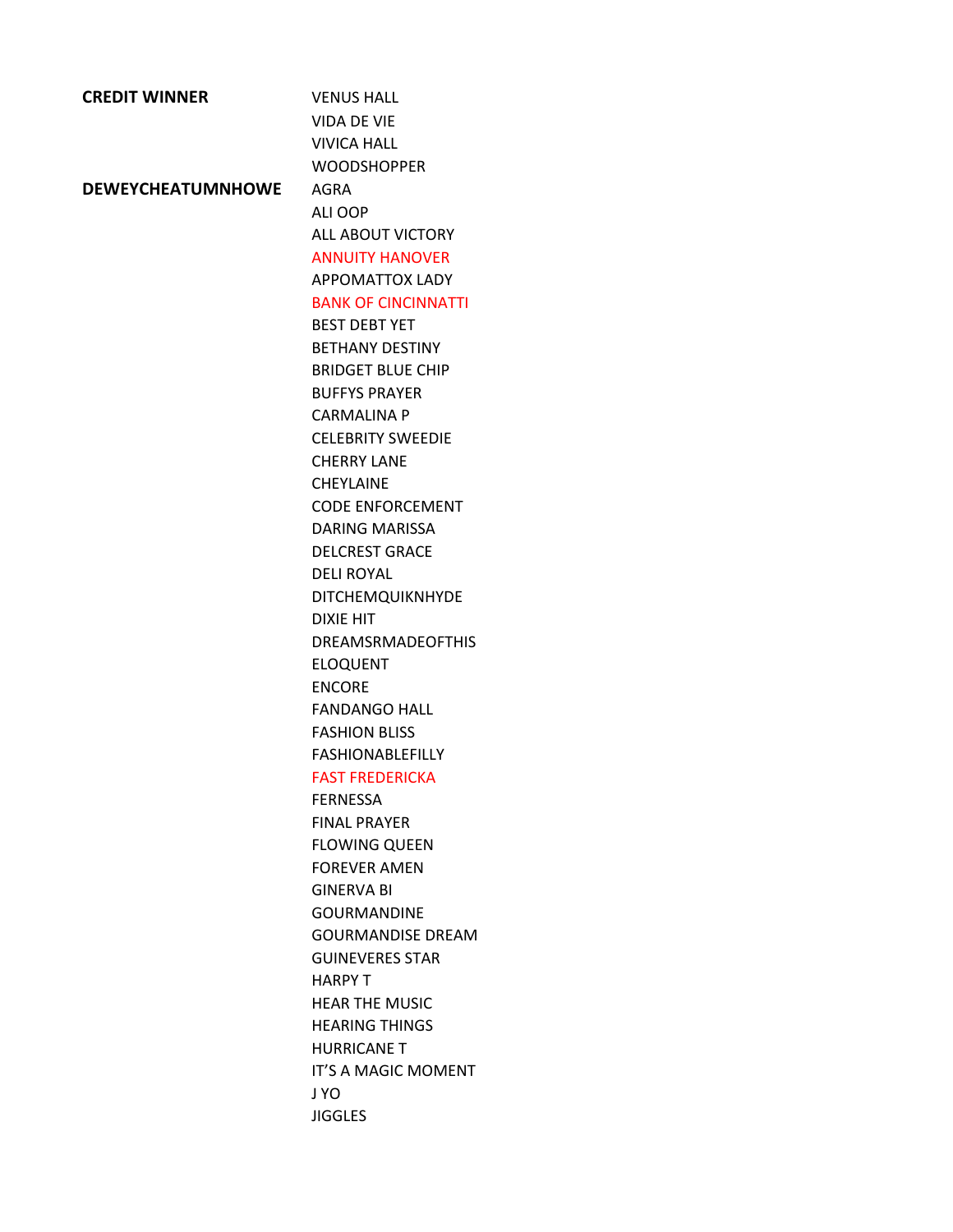#### **DEWEYCHEATUMNHOWE** KALISKA

KINDLING LADY ARNEIS LD'S PRINCESS LINDYS CRAZY LADY LINDYS LEGACY LOVE YOUR SMILE MADAME MARY T MAGIC PATCH

#### MANDY DOODLES

MARVELOUS MARLENE MASSIVE GRACE MISS CINCINNATI MISS CONWAY MONEY CHIP

# MOWIN THEM DOWN

MUSCLE KIT

NANA BARBARA NEHANA NEHANAS PRAYER NOWERLAND KRISTEN PATTYS DIAMOND PEBBLE ROCKS

### PISTOL PACKIN PACO

PIXIE DIXIE PROMISE I CAN QUIET PRAYER SANDRA VICTORY SAY NO MO SAYDI LADY SBM GEORGIAN STAR SCREAMING PRAYER SLOW POKER SMART DREAM SO SERIOUS SOS ALEGREA STELLA HALL

### STELLAS GOLDENBAND

STEPHANIE LYNN STIRLING ASPIRE SUMMER STONE SURFING PRAYER TOOTSIE BI WHIRLING DERVISH WINGS OF SMOKE WYGANT DIXIE GIRL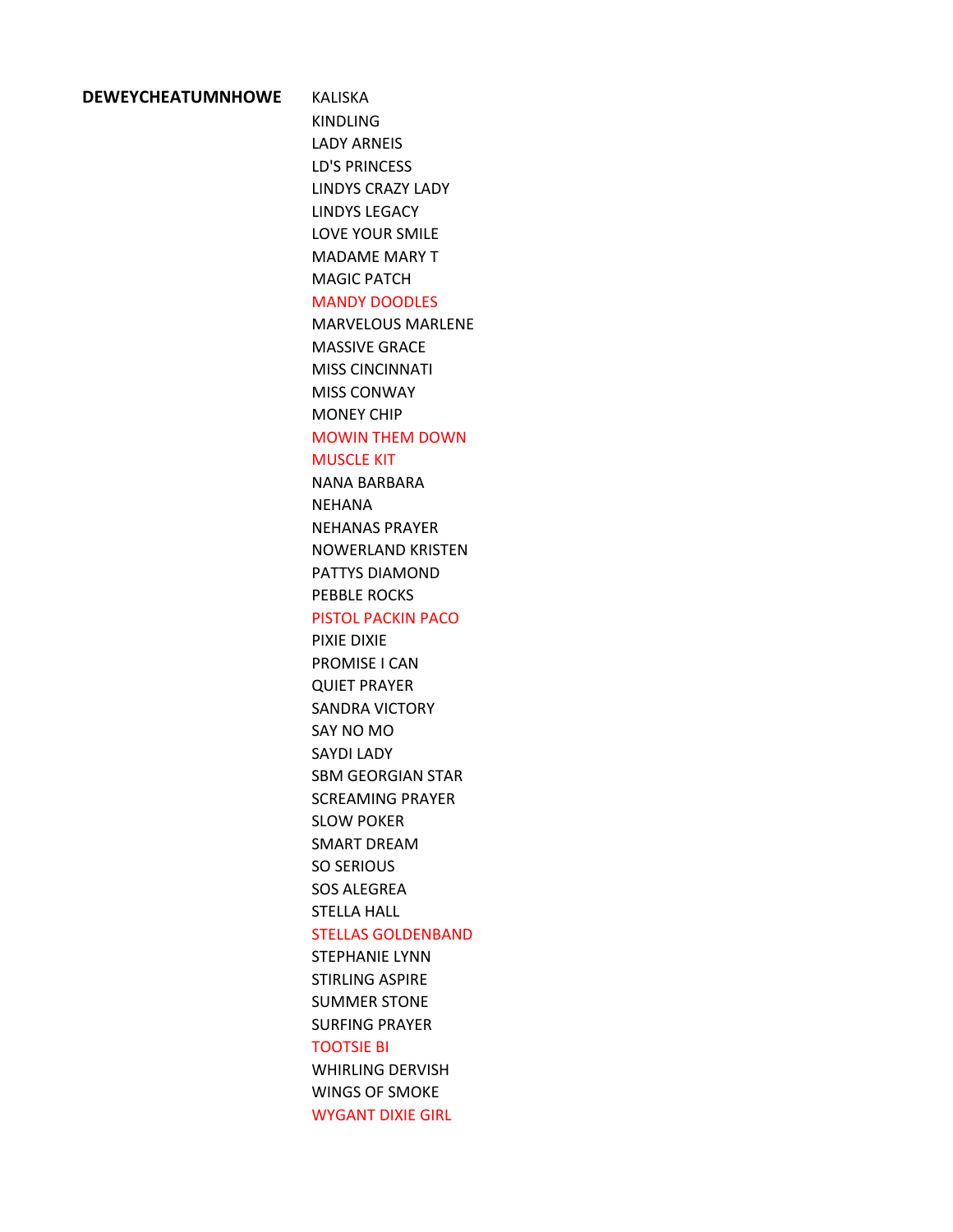| <b>DEWEYCHEATUMNHOWE</b>  | YANKEE NOLA                                 |
|---------------------------|---------------------------------------------|
|                           | <b>ZANNS FANN</b>                           |
| <b>EARLIVIC</b>           | <b>FARL MY ROSF</b>                         |
|                           | <b>ENCORE</b>                               |
|                           | <b>MY LAST WISH</b>                         |
|                           | <b>ROSA LADY</b>                            |
|                           | <b>SEAWAY SAMI SUE</b>                      |
| <b>FRESH WINNER PEARL</b> | <b>PRINCESS KELLY</b>                       |
|                           | <b>TORNADO MISTI</b>                        |
| <b>HANDSOME HARRY</b>     | <b>MODERN BEAUTY</b>                        |
|                           | ROYAL STREET                                |
| <b>HERE COMES HERBIE</b>  | <b>ACELACE STREET</b>                       |
|                           | <b>BORN TO LOVE</b>                         |
|                           | <b>DON'T TALK BACK</b>                      |
|                           | <b>DOWN GOES DEBBIE</b>                     |
|                           | <b>GET CHIPPED</b>                          |
|                           | <b>MARS BAR</b>                             |
|                           | <b>MUFFIN HANOVER</b>                       |
|                           | <b>MUSCLES SECRET</b>                       |
|                           | NFW HAMPSHIRF GIRL                          |
|                           | SIX RED                                     |
|                           | <b>WARRAWEE JADE</b>                        |
|                           | <b>WINNING JONLIN</b>                       |
| <b>HESTON BLUE CHIP</b>   | ALIBECCA                                    |
|                           | <b>ALOTA BLING</b>                          |
|                           | <b>AWAKEN THE PASSION</b>                   |
|                           | <b>BELL BOTTOM PANS</b>                     |
|                           | <b>BLISSFUL MADDIE</b>                      |
|                           | <b>BLUERIDGE BETTY</b>                      |
|                           | <b>BOOM TOWN GIRL</b>                       |
|                           | BUNKER TO BUNKER                            |
|                           | CATAWBA                                     |
|                           | <b>DANCF HALL GIRL</b>                      |
|                           | <b>DONNA'S GIRL</b>                         |
|                           | <b>DRAGONTINA</b><br><b>DREAM PERFORMER</b> |
|                           | <b>FLFGANT GIRL</b>                         |
|                           | <b>ESCAPE GIRL</b>                          |
|                           | <b>FVFR WESTERN</b>                         |
|                           | <b>FAR AHEAD HANOVER</b>                    |
|                           | <b>GAIA'S GOLD</b>                          |
|                           | <b>GLASS MAKER</b>                          |
|                           | <b>I LOVE THE BEACH</b>                     |
|                           | <b>INACLASSBYHERSELF</b>                    |
|                           | <b>JUNK IN MY TRUNK</b>                     |
|                           | KANDYAPPLERED                               |
|                           |                                             |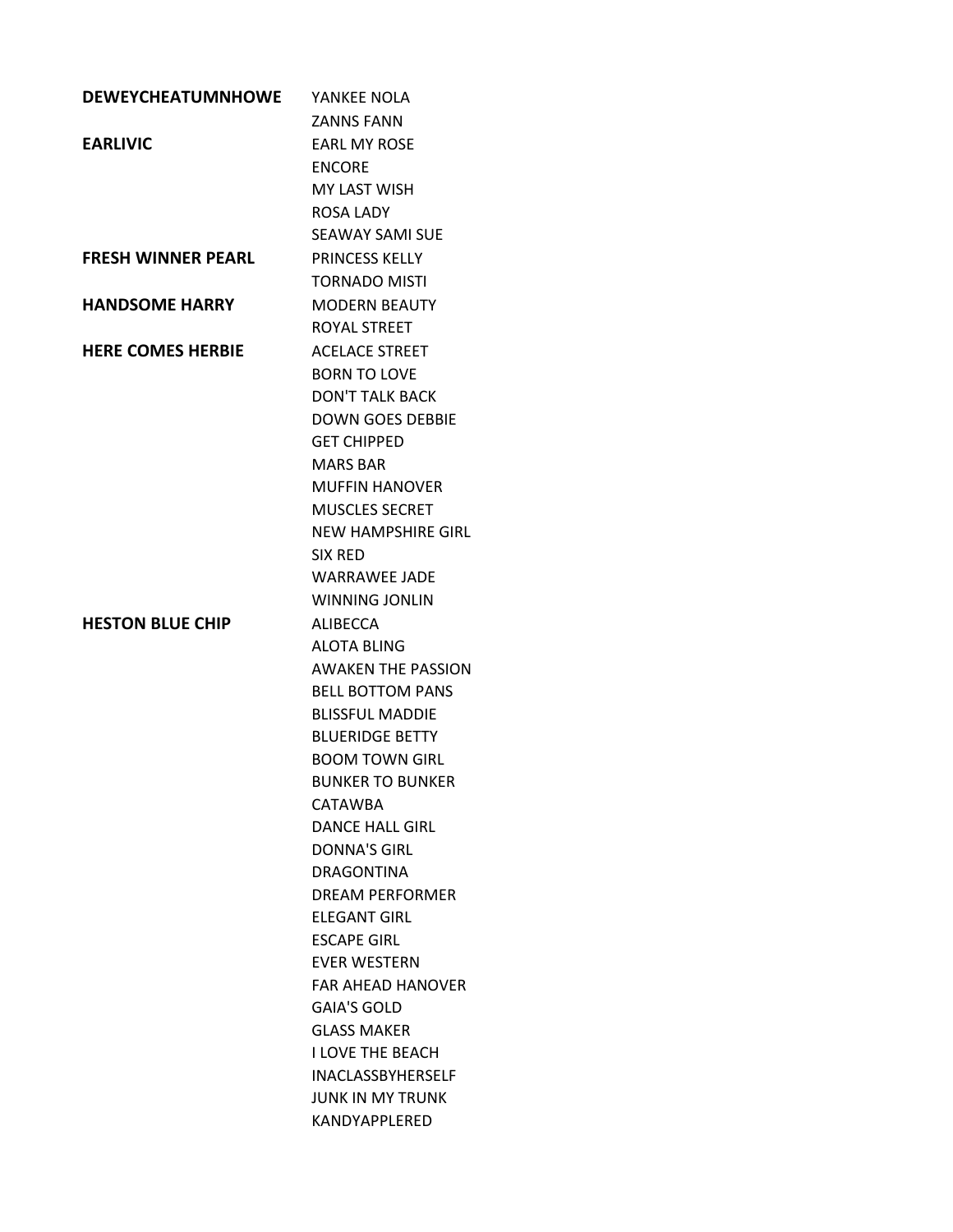| <b>HESTON BLUE CHIP</b> | <b>LADY OF LUST</b>       |
|-------------------------|---------------------------|
|                         | <b>LATIN LIFTOFF</b>      |
|                         | <b>LOVE THAT CUT</b>      |
|                         | <b>MATILDA HALL</b>       |
|                         | <b>MINDY'S SISTER</b>     |
|                         | <b>NOTTALKINGBACK</b>     |
|                         | <b>PAPER CUT</b>          |
|                         | <b>PRINCESS LACE</b>      |
|                         | <b>PUCCINI BLUE CHIP</b>  |
|                         | <b>PURRFECTLY BAD</b>     |
|                         | <b>RED ZINFANDEL</b>      |
|                         | <b>SHADY MATILDA</b>      |
|                         | <b>SHE'S GAME</b>         |
|                         | <b>STONEBRIDGE KISSES</b> |
|                         | <b>STRATUS</b>            |
|                         | <b>TAMMIBEST</b>          |
|                         | <b>TEMPTATION ISLAND</b>  |
|                         | <b>THREE MAIDENS</b>      |
|                         | <b>TROUBLED ESCAPE</b>    |
|                         | <b>TWINCREEKS JEWEL</b>   |
|                         | <b>UNACCOUNTABALL</b>     |
|                         | <b>UNLAWFUL SMILE</b>     |
|                         | <b>VICTORIA SECRET</b>    |
|                         | <b>WHAT FOOLS BELIEVE</b> |
|                         | <b>WILD MEMORY</b>        |
|                         | <b>WINBAK LAS VEGAS</b>   |
|                         | <b>WINBAK RITA</b>        |
|                         | <b>XFNIA HANOVER</b>      |
| <b>IMAGISTIC</b>        | <b>BADCREDITNOPROBLEM</b> |
|                         | <b>GINGERSNAPGIRL</b>     |
|                         | <b>JUSTHADAFEELING</b>    |
|                         | <b>LITTLE SPOT</b>        |
|                         | <b>MATCH THAT</b>         |
|                         | <b>MS SPEEDY</b>          |
|                         | SPEEDING BY               |
|                         | <b>SPEEDING ROSEY</b>     |
|                         | <b>SPEEDING SPECIAL</b>   |
|                         | <b>SPEEDY VANOVA</b>      |
|                         | SPEEDYBIGGIRL             |
|                         | <b>WHATAHOTTIE</b>        |
| <b>LUCKY CHUCKY</b>     | <b>ALMOND CHIP</b>        |
|                         | <b>ALWAYS SPUR</b>        |
|                         | ARENAL                    |
|                         | <b>BARCELONA BABY</b>     |
|                         | <b>BIBBIDI BOBBIDI</b>    |
|                         | <b>BLUE SKY VOLO</b>      |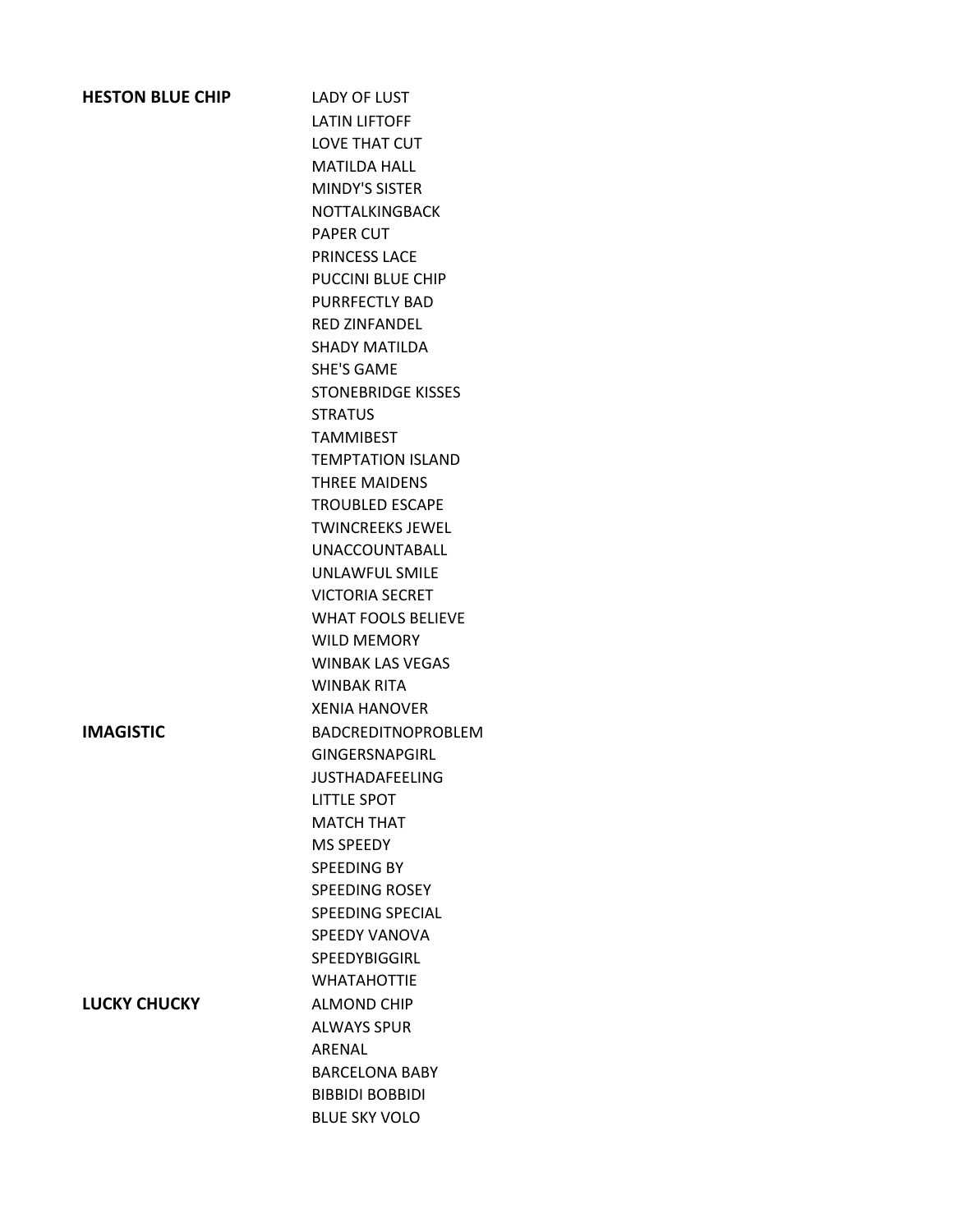| <b>LUCKY CHUCKY</b> |
|---------------------|
|---------------------|

**BOURBON DREAM** CANDLELIGHT CHAMPAGNE MAGIC CHANDLER T CHING CHING EAST CREEK WENDY EASTER LEGGS ENERGY DRINK I'M A PARTY GIRL KELLEY'S WINNER KENO VICKY KIM'S BIG CROWN LAVABOWL LIFE DREAM HANOVER MISS FREDDY M MYMOMSABLIZZARD OVERNIGHT RAIL PARKERIZED PINK POWER PRECIOUS LINDY QUEEN JULIA ROYAL ICING SCREAMING AWESOME SEASIDE EFFECT SOMERSAULT SPEED KEEPER SUPER JENNY SUZY SMART TO THE QUESTION TOO FAST FOR MATH WEEKEND VACATION WINBAK FLAME WINBAK TOP ZIMBABWE CJ'S TOP SECRET CONGO QUEEN GMR'S JAZZIE LADY GARBO HANOVER LADY MAX LITTLE MISS CRABBY ROYALPAININTHENECK STELLA BLUE WARRAWEE JADE WORTH KEEPING

**MAKE IT HOT** ADORABLISH

**MANNINGLY** ADIEU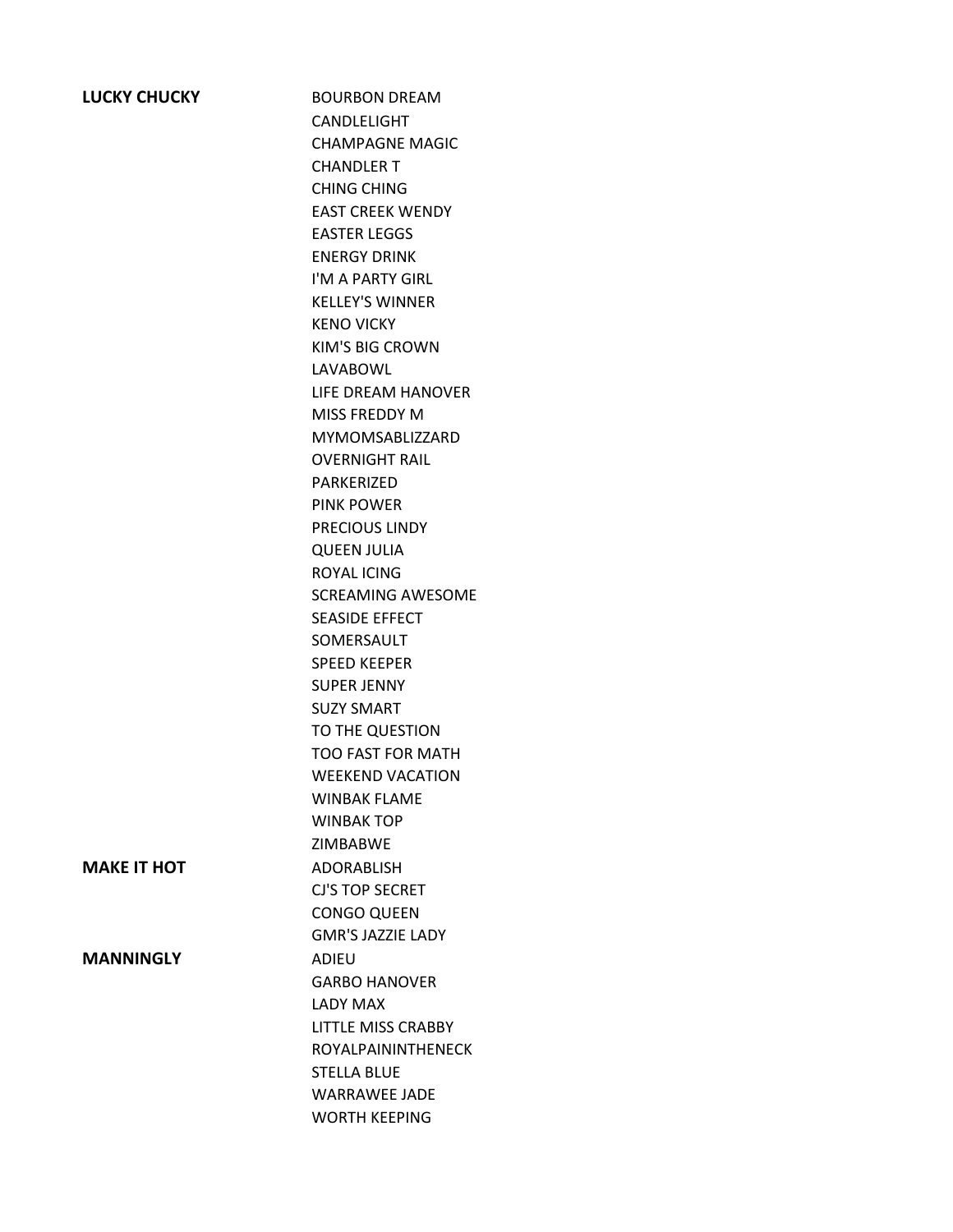**MUSCLES YANKEE** ALLAMERICAN MISS AMELIA HALL ASHLEE'S DREAM AVA BAR BALLAD BRONTEASE BROOKSIDE LILY CANADIAN JUSTICE CATHY'S ACTION CHIP DREAM COMMANDO QUEEN DATZ FAST DAYLON MISTRESS DIONS MOON FIRST TIER ITSA MYSTERY KASCARA ROSA KOSHER WINNER LOCAL GIRL LOCH KATRINE MAIDEN KNIGHT MASSIVE DRAMA MISCHIEF LADY MON AMOUR HALL NIRVANA BLUE CHIP OPULENT BLUESTONE PINE TUNE PROMISING DIVA QUESTIONABLE LADY QUILLO REJOYCING SALT HILL BRIGID SAVANNAH MONTANA SEA GYPSY STEUBEN LONE PINE SUMMER HIT SUMMERSGRANDLADY TALK TALK TALK THE CUSE TREASURE FOREVER YETTA'S ANGEL **MUTINEER** HIT ON ME PRINCESS ROBYN IN THE AIR LISSOME HANOVER

**NATIVE YANKEE** DUSTY GIRL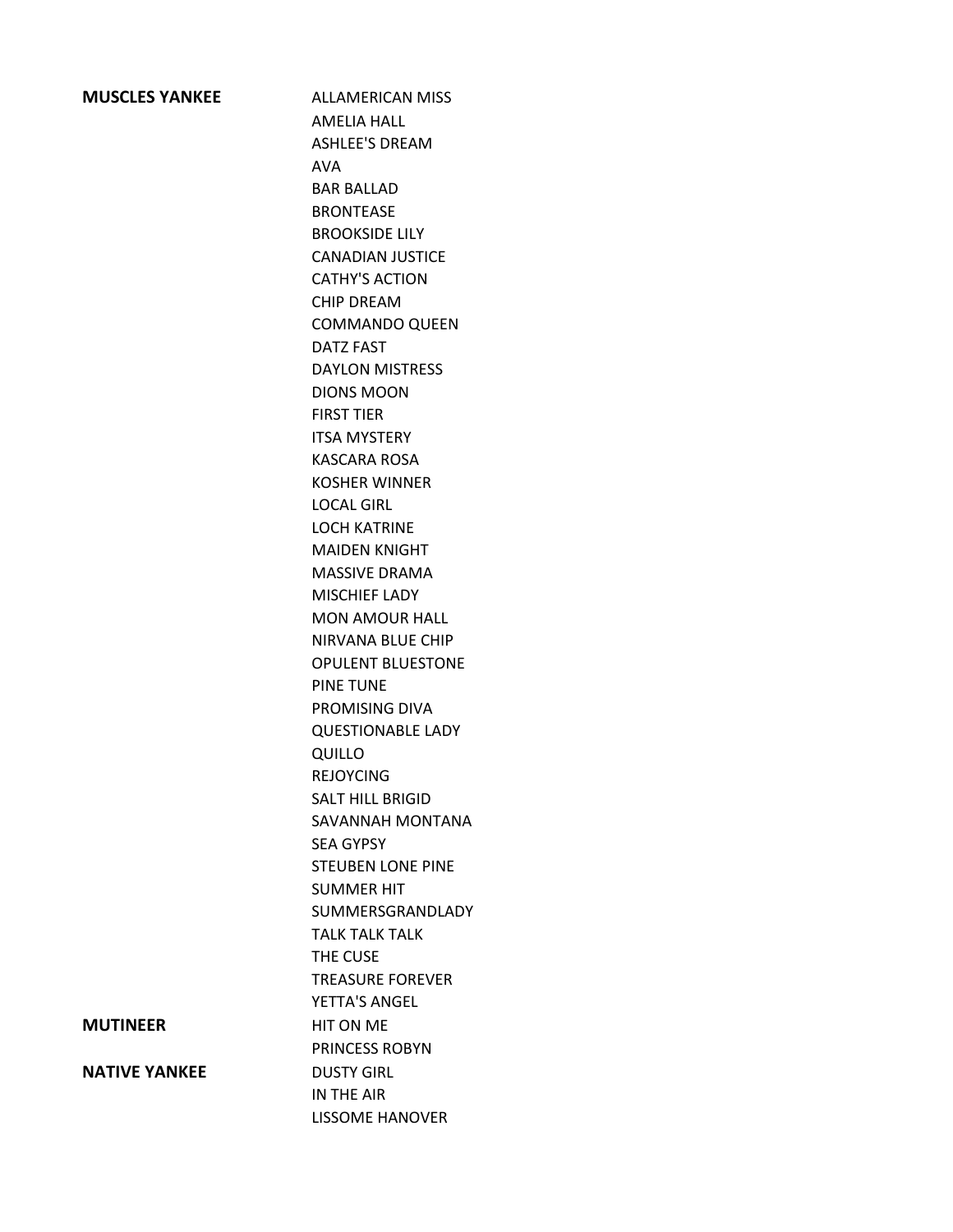| <b>NATIVE YANKEE</b>      | <b>MS BELLAGIO</b>        |
|---------------------------|---------------------------|
| <b>PRAYER I AM</b>        | <b>DANGNEARIDIOTPROOF</b> |
|                           | <b>DIAMONDS RUS</b>       |
|                           | <b>DONTWANTTOBEBLUE</b>   |
|                           | <b>EDGEOFTHEWOODS</b>     |
|                           | <b>HEAR TELL</b>          |
|                           | <b>INSIDEMYMIND</b>       |
|                           | <b>JETTIES</b>            |
|                           | <b>JOLIE HALL</b>         |
|                           | <b>JOLIES TURBO</b>       |
|                           | <b>KAYLON</b>             |
|                           | <b>LISA JANE</b>          |
|                           | <b>LITTLE CHLOE</b>       |
|                           | <b>LITTLE TURBO</b>       |
|                           | <b>LUCKYLOTTOLADY</b>     |
|                           | <b>MARY'S MISSY</b>       |
|                           | <b>MEADOW DION</b>        |
|                           | <b>MISSTURBOBRFFZF</b>    |
|                           | PRECIOUS ONE              |
|                           | <b>RUBY RUBY WHO</b>      |
|                           | <b>RUNNING GEAR</b>       |
|                           | <b>SALESOFFICELILLY</b>   |
|                           | SPEED DOT COM             |
|                           | <b>SUMMER RAN</b>         |
|                           | <b>SURFING FAY</b>        |
|                           | <b>TENDER DION</b>        |
|                           | <b>TURBOS ANGFL</b>       |
|                           | <b>TURBOSBESTLADY</b>     |
|                           | <b>YUAMOUR</b>            |
| <b>QUALITY OF LIFE</b>    | <b>NO MARES BRED</b>      |
| <b>QUIK PULSE MINDALE</b> | <b>JOY LUCK HALL</b>      |
|                           | MARSHAMARSHAMARSHA        |
|                           | <b>WESTERN BEAUTY</b>     |
| <b>RC ROYALTY</b>         | <b>BARBARA GOLDSTEIN</b>  |
|                           | <b>BRAVISSIMA</b>         |
|                           | <b>CANADIAN PRINCESS</b>  |
|                           | <b>CATCH SOME Z'S</b>     |
|                           | <b>CLASSIC ALANA</b>      |
|                           | <b>CONAIR CROWN</b>       |
|                           | <b>CONCENTRATION</b>      |
|                           | <b>DESIGNED TO DAZZLE</b> |
|                           | <b>DREAM HIT</b>          |
|                           | <b>DREAMS ARE FREE</b>    |
|                           | <b>END OF INNOCENCE</b>   |
|                           | <b>FINAL TIME</b>         |
|                           | <b>FUEGO</b>              |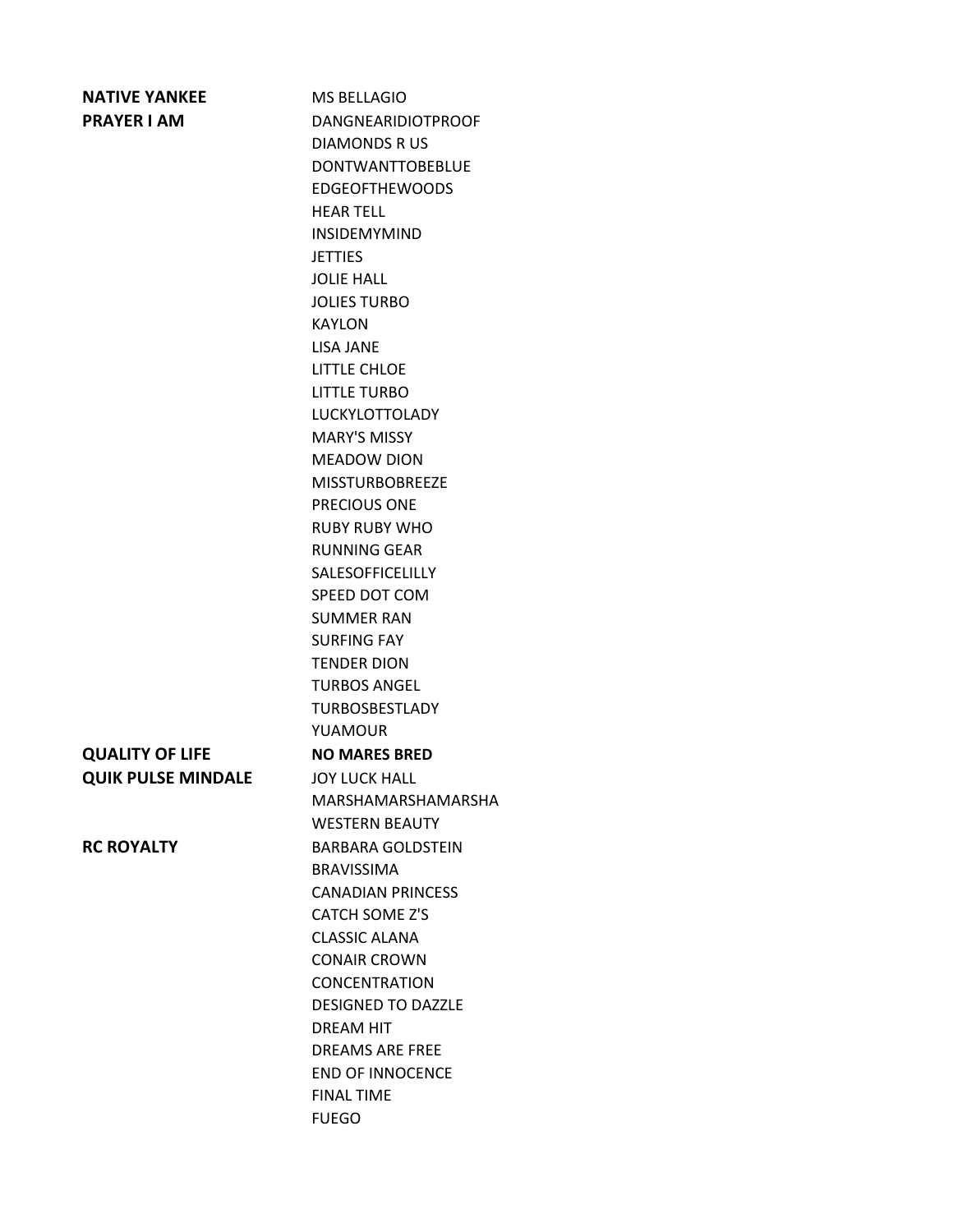| <b>RC ROYALTY</b>    | <b>GRADUATION PARTY</b>   |
|----------------------|---------------------------|
|                      | <b>IMAGEOFASWEETDAY</b>   |
|                      | <b>JANIE G</b>            |
|                      | <b>KASHA</b>              |
|                      | <b>KT BIRD</b>            |
|                      | <b>LADY BAR</b>           |
|                      | <b>MISS FIDGET</b>        |
|                      | <b>NAUGHTY NANA</b>       |
|                      | <b>NEON DREAM</b>         |
|                      | <b>OVEN READY</b>         |
|                      | PANARAIL                  |
|                      | PARADISE QUIKIE           |
|                      | PRIZE PERSONA             |
|                      | <b>PROSPECT</b>           |
|                      | <b>RISK SEEKER</b>        |
|                      | <b>SHARON CROWN</b>       |
|                      | <b>SHES ON FIRE</b>       |
|                      | <b>SOUTH JERSEY ANGEL</b> |
|                      | <b>SPOT ON HANOVER</b>    |
|                      | <b>TESSEL</b>             |
|                      | <b>THEBANDFROMBOSTON</b>  |
|                      | <b>VASSAR HALL</b>        |
|                      | <b>WHOTOOKWHAT</b>        |
| <b>ROLL WITH JOE</b> | <b>ADVANTEST</b>          |
|                      | ALLAMERICAN COOL          |
|                      | ALWAYSGETSHERWAY          |
|                      | <b>AMORA HANOVER</b>      |
|                      | <b>ARTCAM</b>             |
|                      | BABABABABARBARAPAN        |
|                      | <b>BALASUN</b>            |
|                      | <b>BARN BUNNY HANOVER</b> |
|                      | <b>BE A SUCCESS</b>       |
|                      | <b>BEACH SUNSET</b>       |
|                      | <b>BEAUTIFUL IN BLUE</b>  |
|                      | <b>BEST BET YET</b>       |
|                      | <b>BEST CHANCE HANNA</b>  |
|                      | <b>BILLMAR SCOOTER</b>    |
|                      | <b>BJ'S SUNSHINE</b>      |
|                      | <b>BULLVILLE GABETTIE</b> |
|                      | CALL JESSICA LE           |
|                      | CAN AM GIRL               |
|                      | <b>CHAMPALE BLUE CHIP</b> |
|                      | <b>CHASING IDEALS</b>     |
|                      | <b>CHOTAT MILK</b>        |
|                      | CO ED DESIRE              |
|                      | <b>COCHITA HANOVER</b>    |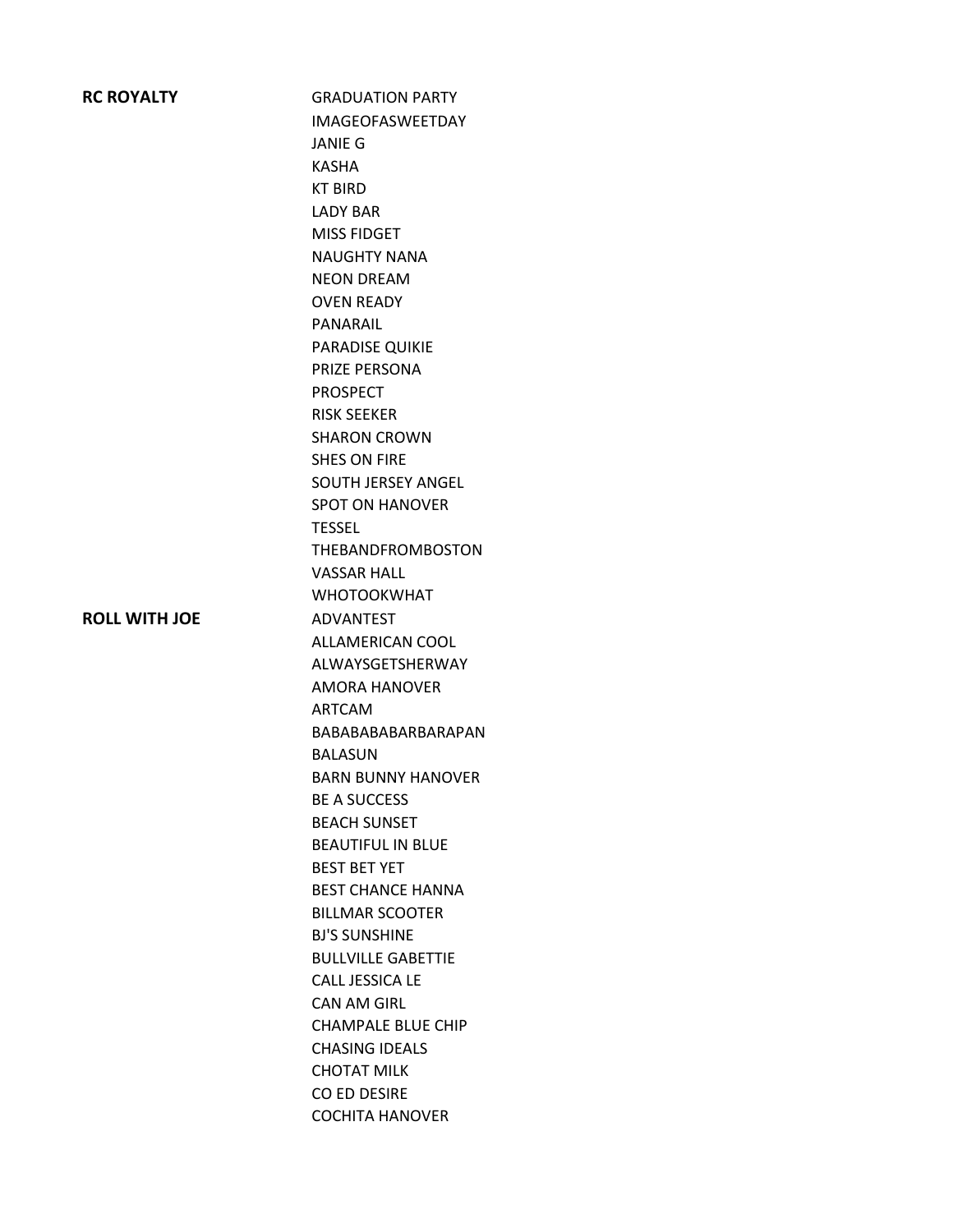### **ROLL WITH JOE** CULT STATUS

CUPCAKE CRAZE CURRENT HANOVER CYBER TERROR DIAMONDSFRMICHELLE DOUBLE FLIP DOUBLE MAJOR EAST TOWER EXCLAMATION EXPRESS JET FANTASY JET FEELINGLIKEASTAR FINE CHINA FIRST DRAW FRAME WORTHY FREEDOM AWAY FROSTY VALENTINE GLAM CAM HAT DANCE HANOVER HEAVENLY SIGN HERE AGAIN HIDDEN PLAY HOTTIE HANOVER HURRICANE TRINA IDEAL GINNY IDEAL OBSERVATION IF I DIDN'T CARE INANOTHER WORLD INCREDIBLE BEAUTY JERSEY PEARL JESSE'S LADY JET WASH JK CRACKLIN ROSIE JK ISN'T SHE LOVELY JKMUSICOFTHENITE JOYANNA JULIANA GRACE JUST MY TYPE KEYSTONE IVY KNOCKOUT POUT L DEES HEAVENLYVAL LADYS SPECIAL GIRL LETSGOBACKTOBED LITTLE MISS DRAGON LONG GONE MAEWEST HANOVER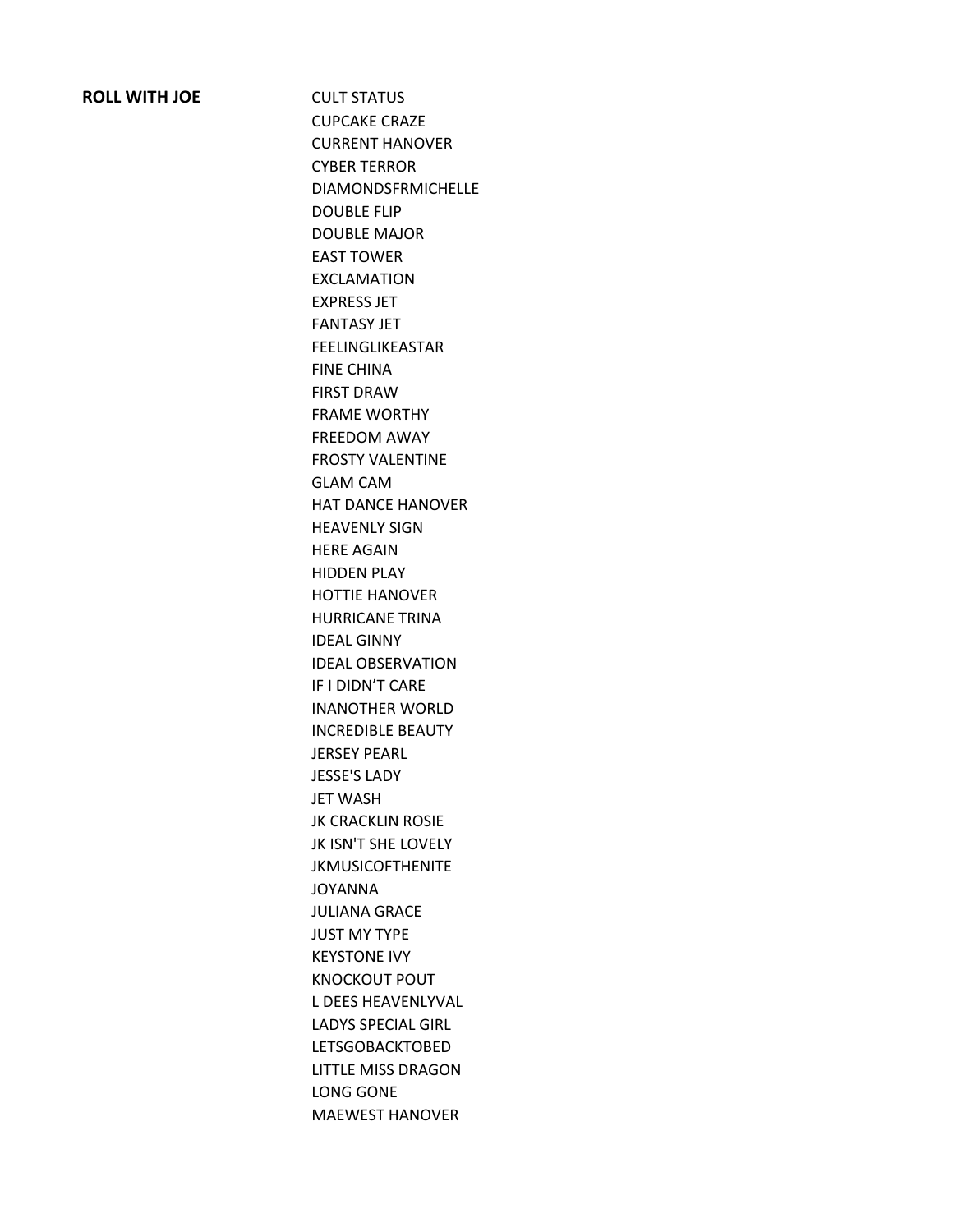### **ROLL WITH JOE** MAGIC CARD

MANDOLIN HANOVER MARTINIQUE MCVITA BELLE MICHELLE'S IDEAL MICHELLE'S PRAYER MICHELLE'S VICTORY MICHIKO MISS SAND CREEK MURRAYFIELD MY LADY DAY MY SISTERS A CHAMP NIKITES NO ONE IS ALONE ODDS ON THE HAT OFFINTOTHESUNSET PARK AVENUE PARLAY HANOVER PH DIAGNOSIS PILLAGE PLEASEMESLEAZY PUT ON A CLINIC RADAR CONTACT REAL REFLECTION RIDEINTOTHESUNSET ROCKIN BELLE ROCKNROLL ALLNIGHT ROCKNROLL OLIVIA **ROCKONOMICS** RODEO SPREE ROSE KNOWS ROSIE'S PRIDE RUN ON LUCK SAKRA'S MO SEALED IN MY HEART SEBRING BLUE CHIP SENTBYTHEANGELS SHE'S ROCKIN SOCIETY'S CHILD SOMENICEBEACH SONG IN A MAJOR STRIKING TERROR STRING BIKINI SWEET BONNIE SWEET CHARITY TERROR RISING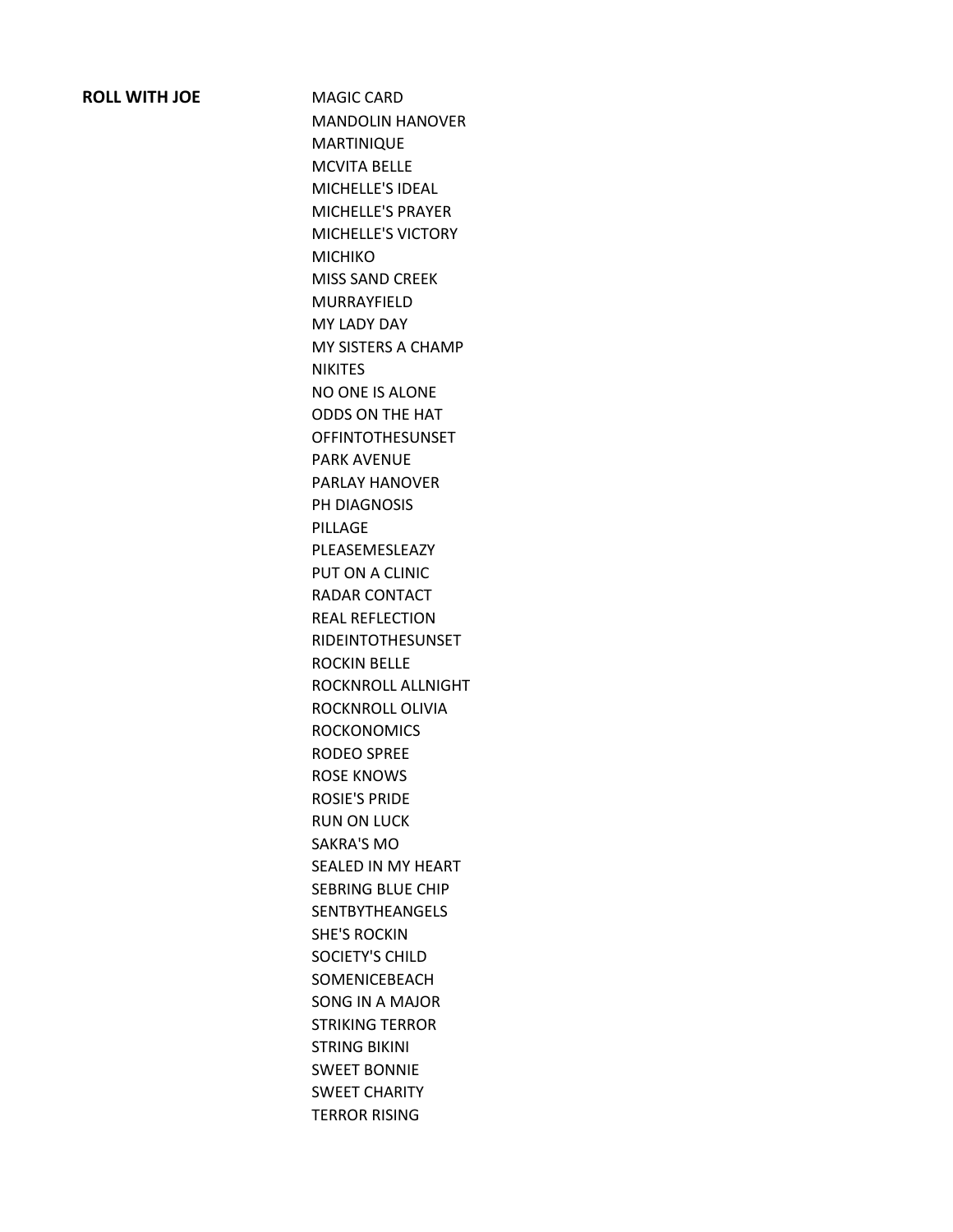# **ROLL WITH JOE THAT'S NO LADY** THESANTEFE EXPRESS TIME FRAME N TOO SOON TO TELL TRADE FAIR TRANSPLANTED TUG RIVER DELLA TWIN B CANDY TWIN B INTIMATE VANITE SEMALU WESTERN SEDUCTION WILD DREAM WILD WEST ANGEL WINSMITH JESS WISDOM YOU DON'T KNOW ME **RUDY VALENTINO NO MARES BRED SO SURREAL** AIN'T GOING BACK ALL ABOUT MAGGIE ALLAMERICAN MEADOW AMARETTI ARTCOTIC ART'S REALITY AURORA BOREALUS BAMBINA'S SORELLA BEACHY LADY BETS ROCKETTE BETTOR BE GENUINE BON MOT CHARIOTS A FIRE CHOSEN YANKEE COMING LATE CRYSTAL DE VIE DEW IT AGAIN DIAL ROMANCE DINAH ROSS FAR AHEAD HANOVER FILOMENA FINAL ATTRIBUTE FREE FI GIRL FROM THE START GENESEE BLUE CHIP HALLMARK HANOVER HEATHER K HIGH SPEED LIFE

HIGHMAINTENANCEART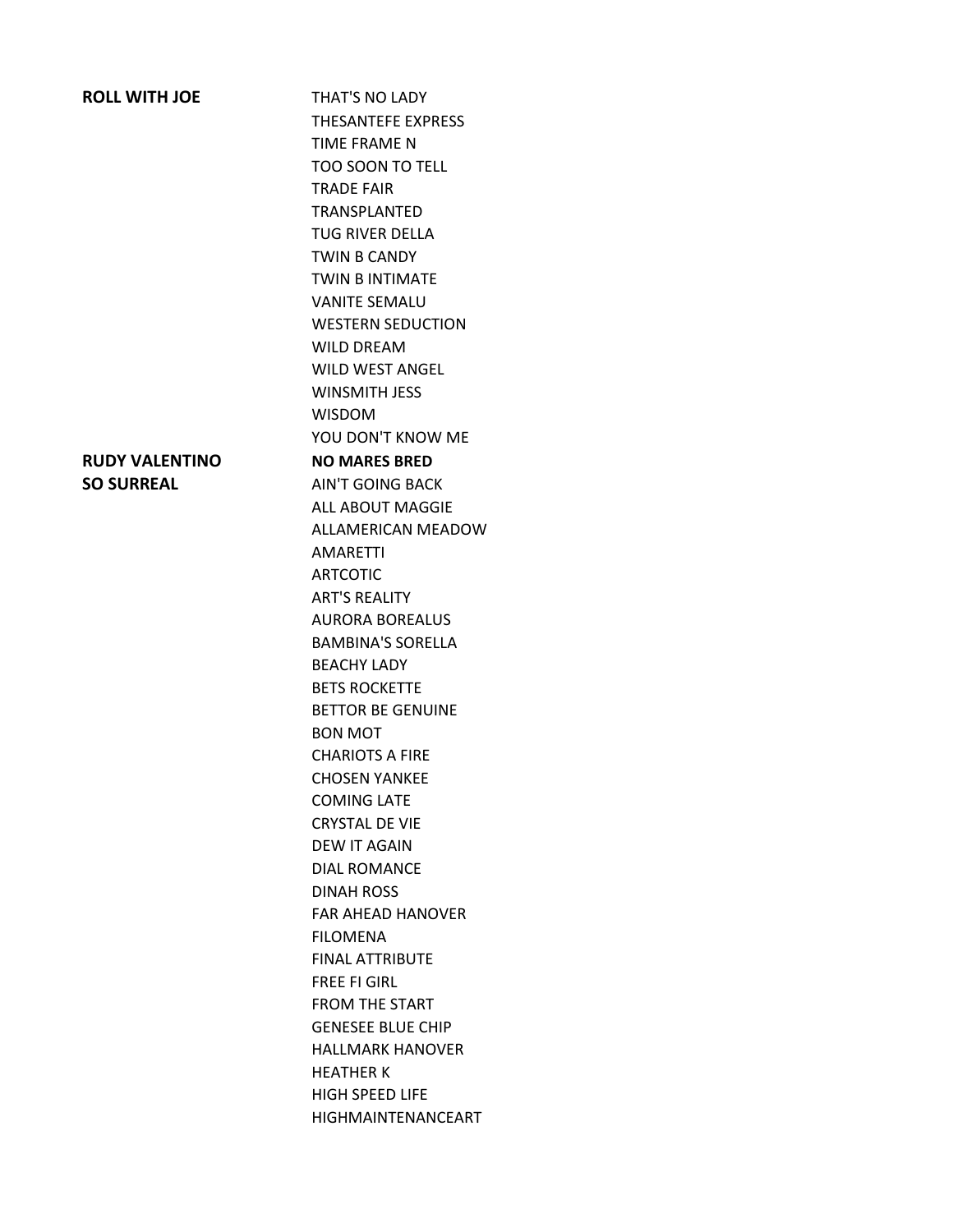#### **SO SURREAL HOLLANDAIS HANOVER**

HYPERTHERMIA I AM A SNOB I KISSED A GIRL INCREDIBLE SHARON IRISH STYLE JAGER BOMB KISSIN THE BEACH L'CHAIM LEANBACK COCO LET'S GO BACK TO BED LIFESAWITCH LILLYWHITES LOVE AND HONOR LUXURY GOODS MARKET DYNAMICS MICHELLE'S IDEA MISSISSKIPPY MOLLIE MILE MS PININFARINA MY AMERICAN TALIA MY GIRL'S A STAR MY MISS BLISS MY TRUE DELIGHT MYSTICAL DREAMER NANCY IRENE PARDON PARK N ORCHARD PARMELONS HANOVER PARVENU PASTA LAVISTA PLEASE ME PLEASE PROJECT TERROR RAITT RU FOR ME RUB THING RUMBLESEAT LADY RUNAWAY TRAY RUTHLESS JEN SARAMOTION SIR SYNC Z TAM SOPHIE GIRL STEUBEN RUTHLESS SUGARCOATED SWEET ON ART TANZANITE HANOVER